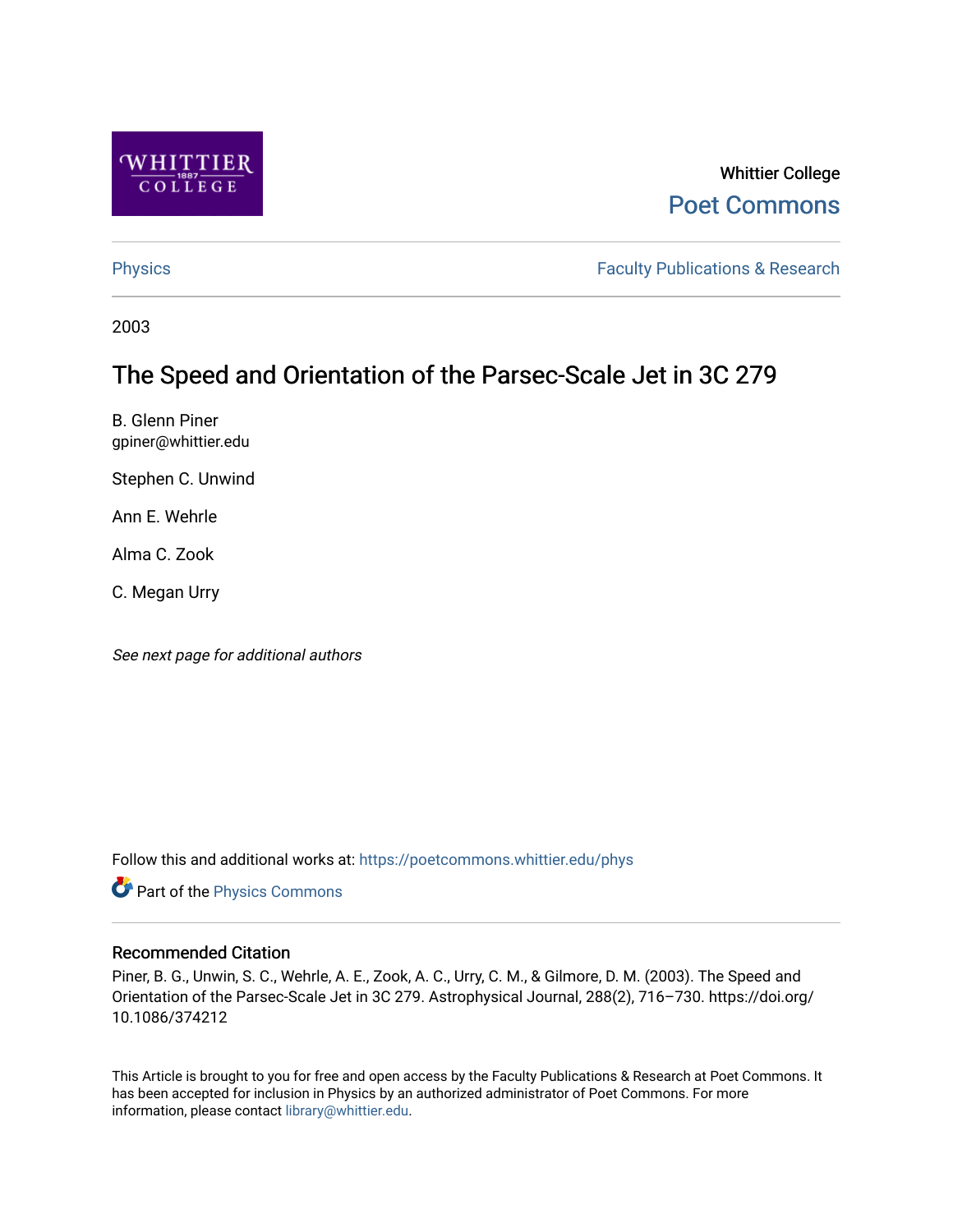## Authors

B. Glenn Piner, Stephen C. Unwind, Ann E. Wehrle, Alma C. Zook, C. Megan Urry, and Diane M. Gilmore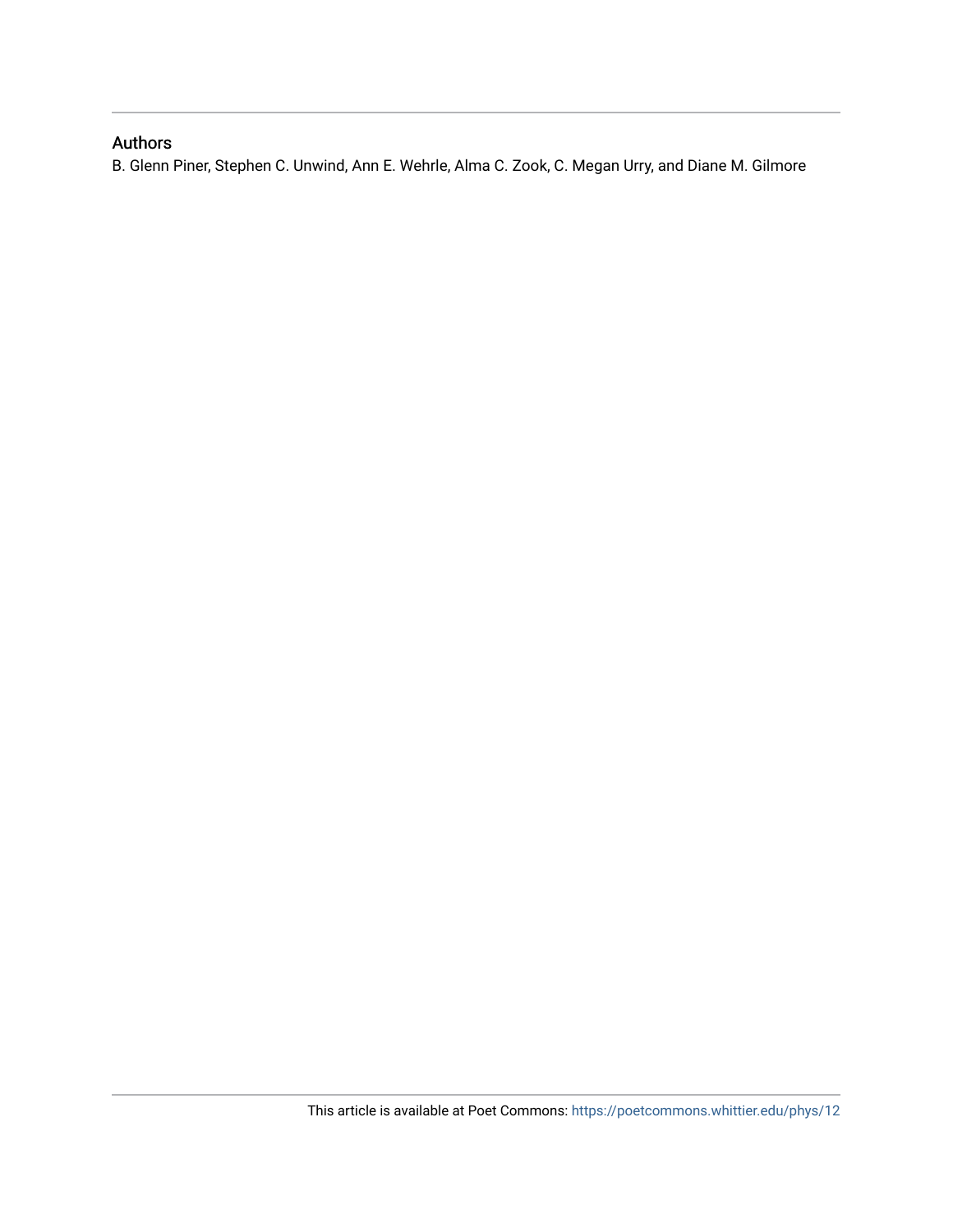#### THE SPEED AND ORIENTATION OF THE PARSEC-SCALE JET IN 3C 279

B. GLENN PINER,<sup>1</sup> STEPHEN C. UNWIN,<sup>2</sup> ANN E. WEHRLE,<sup>3</sup> ALMA C. ZOOK,<sup>4</sup> C. Megan Urry,<sup>5</sup> and Diane M. Gilmore<sup>6</sup>

Received 2002 August 7; accepted 2003 January 16

#### ABSTRACT

A high degree of relativistic beaming is inferred for the jets of blazars on the basis of several lines of evidence, but the intrinsic speed and angle of the jet to the line of sight for individual sources are difficult to measure. We have calculated inverse Compton Doppler factors for 3C 279 using the collection of VLBI data (including high-resolution space VLBI data at low frequencies) recently published by us (as Wehrle et al. and Piner et al.) and the collection of multiwavelength spectra recently published by Hartman et al. From the Doppler factor and superluminal apparent speed, we then calculate the Lorentz factor and angle to the line of sight of the parsec-scale relativistic jet. We follow the method previously used by Unwin et al. for 3C 345 to model the jet components as homogeneous spheres and the VLBI core as an unresolved inhomogeneous conical jet, using Königl's formalism.

The conical jet model can be made to match both the observed X-ray emission and the VLBI properties of the core with a suitable choice of Doppler factor, implying that the core makes a significant contribution to the X-ray emission, in contrast to the situation for 3C 345, where the jet components dominated the X-ray emission. The parameters of the Königl models indicate that the jet is particle dominated at the radii that produce significant emission (from  $\sim$  5 to 20 pc from the apex of the jet for most models) and is not in equipartition. At the inner radius of the Königl jet the magnetic field is of order 0.1 G and the relativisticparticle number density is of order 10 cm<sup>-3</sup>. The kinetic energy flux in the jet is of order  $10^{46}(1+k)$  ergs  $s^{-1}$ , where k is the ratio of proton to electron energy, which implies a mass accretion rate of order  $0.1(1+k)/\eta\ M_\odot$  yr<sup>-1</sup>, where  $\eta$  is the efficiency of conversion of mass to kinetic energy.

When all components are included in the calculation, then on average the core produces about half of the X-rays, with the other half being split between the long-lived component C4 and the brightest inner-jet component. We calculate an average speed and angle to the line of sight for the region of the jet interior to 1 mas of  $v = 0.992c$  ( $\gamma = 8$ ) and  $\theta = 4^{\circ}$  and an average speed and angle to the line of sight for C4 (at  $r \approx 3$ mas) of  $v = 0.997c$  ( $\gamma = 13$ ) and  $\theta = 2^{\circ}$ . These values imply average Doppler factors of  $\delta = 12$  for the inner jet and  $\delta = 21$  for C4.

Subject headings: galaxies: active — galaxies: jets — quasars: individual  $(3C 279)$  radiation mechanisms: nonthermal — radio continuum: galaxies

#### 1. INTRODUCTION

The quasar 3C 279 ( $z = 0.536$ ) has been one of the most intensively studied quasars for several reasons. It was the first radio source observed to exhibit the phenomenon of apparent superluminal motion (Knight et al. 1971; Whitney et al. 1971; Cohen et al. 1971), prompting continued study with VLBI through the 1970s and 1980s (Cotton et al. 1979; Unwin et al. 1989; Carrara et al. 1993) and 1990s (Wehrle et al. 2001, hereafter Paper I). A bright  $\gamma$ -ray flare was observed from 3C 279 in 1991 by the EGRET instrument shortly after the launch of the Compton Gamma Ray Observatory (Hartman et al. 1992), leading to a great deal of

<sup>1</sup> Department of Physics and Astronomy, Whittier College, 13406 East Philadelphia Street, Whittier, CA 90608; gpiner@whittier.edu.

<sup>2</sup> Jet Propulsion Laboratory, Mail Code 301-486, 4800 Oak Grove Drive, Pasadena, CA 91109; stephen.c.unwin@jpl.nasa.gov.

<sup>3</sup> Interferometry Science Center, California Institute of Technology, Mail Code 301-486, 4800 Oak Grove Drive, Pasadena, CA 91109; ann.e.wehrle@jpl.nasa.gov.

<sup>5</sup> Physics Department, Yale University, P.O. Box 208121, New Haven, CT 06520; meg.urry@yale.edu.

<sup>6</sup> Space Telescope Science Institute, Science Computing and Research Support Division, 3700 San Martin Drive, Baltimore, MD 21218; dgilmore@stsci.edu.

multiwavelength coverage during the following 9 years. 3C 279 was one of the brightest  $\gamma$ -ray blazars detected during the lifetime of the EGRET instrument (Hartman et al. 1999). It is one of the prototypes for the class of luminous '' red '' blazars (Sambruna 2000).

These studies have produced a large amount of data on 3C 279. A number of nearly simultaneous multiwavelength spectra are available that show 3C 279 at various levels of activity. Data previously published by Maraschi et al. (1994), Hartman et al. (1996), and Wehrle et al. (1998) are compiled by Hartman et al. (2001a, hereafter H01). Strong variability on timescales of a day or less has been observed in optical through  $\gamma$ -ray bands (e.g., Wehrle et al. 1998; Hartman et al. 2001b). In the radio regime, the variability timescale is longer, and flux density monitoring at 4.8, 8.4, and 14.5 GHz, complete with polarization data, has been obtained at the University of Michigan Radio Observatory (Aller et al. 1985). Monitoring at 22 and 37 GHz has been done at Metsähovi Observatory (Teräsranta et al. 1992, 1998). We have recently published a compendium of 6 years of VLBI images of 3C 279 at 22 and 43 GHz from 1991 to 1997 (Paper I), showing the kinematics of the parsec-scale jet. In this paper we combine the VLBI data from Paper I with multiwavelength spectral information to calculate the Doppler factor, orientation, and speed of 3C 279's parsec-scale jet.

<sup>4</sup> Department of Physics and Astronomy, Pomona College, Claremont, CA 91711; azook@pomona.edu.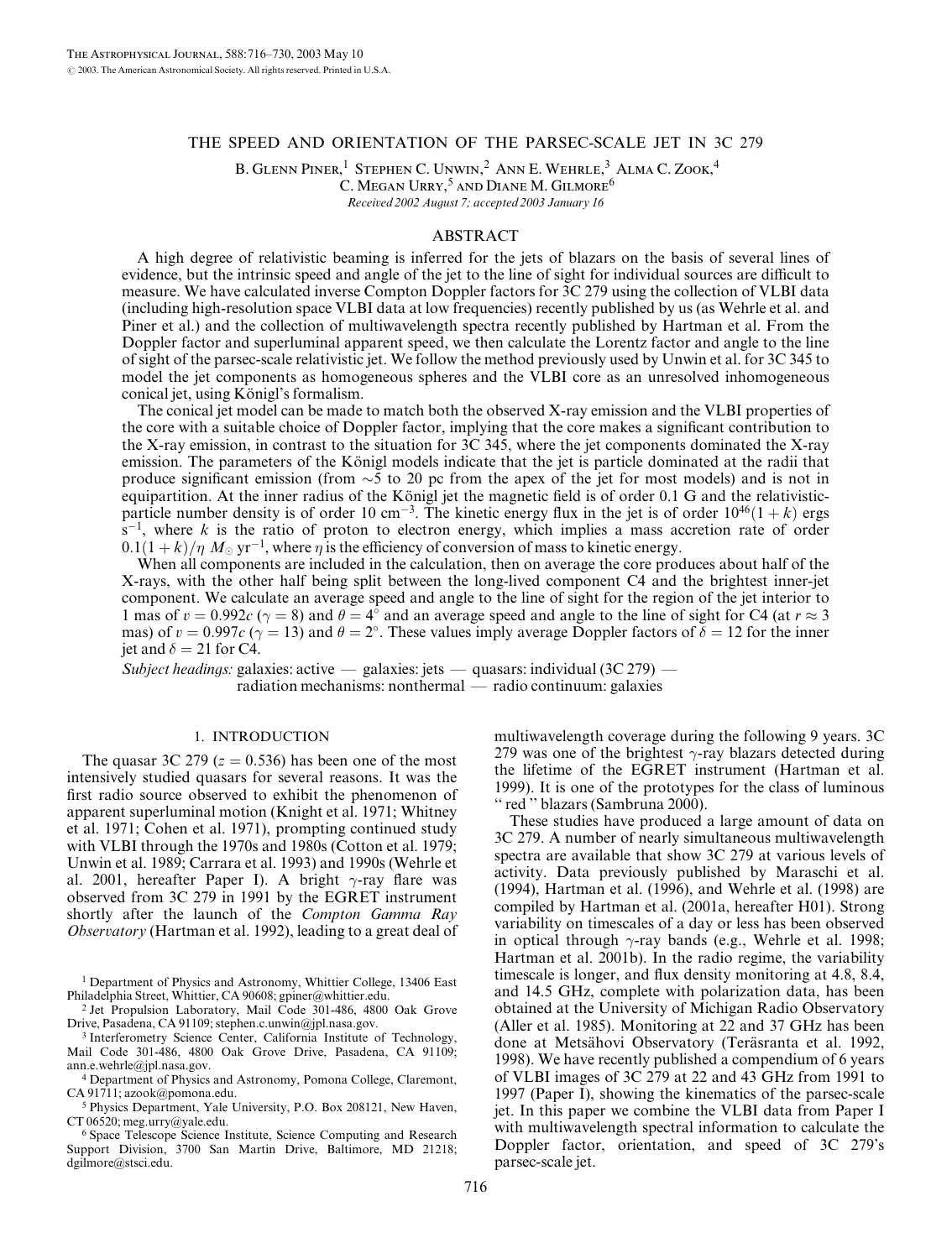The two-humped overall spectral energy distribution of blazars is most naturally explained with a jet of relativistic electrons emitting a combination of synchrotron radiation for the radio through optical-UV region and inverse Compton emission at higher energies (e.g., Wehrle 1999). This interpretation of the spectrum leads to the derivation of physical conditions in the jet that include bulk relativistic motion. Evidence for bulk relativistic motion in blazars comes from many sources, including the observed apparent superluminal motions in blazar jets (Vermeulen & Cohen 1994), the transparency of blazar cores to high-energy  $\gamma$ -rays (Dondi & Ghisellini 1995), rapid flux variability (Lähteenmäki & Valtaoja 1999), high VLBI core brightness temperatures (Tingay et al. 2001), an excess of predicted over observed inverse Compton emission (Ghisellini et al. 1993), and arguments invoking equipartition or minimum energy requirements (Readhead 1994).

This bulk relativistic motion can be quantified by the ratio of observed to emitted frequency, or Doppler factor,

$$
\delta = \frac{1}{\gamma (1 - \beta \cos \theta)} \,, \tag{1}
$$

where  $\theta$  is the angle to the line of sight,  $\beta = v/c$ , and  $\gamma = (1 - \beta^2)^{-1/2}$  is the bulk Lorentz factor. Although evidence for high values of  $\delta$  is strong, calculating  $\delta$  for any given source is difficult, as we explain below. Knowledge of  $\delta$  is desirable because, together with the apparent superluminal speed, it constrains both the bulk Lorentz factor (important for studying jet energetics) and the angle of the jet to the line of sight (important for unification studies). One method of calculating the Doppler factor is to use source properties measured from VLBI images and multiwavelength spectra to predict the X-ray flux density that should be emitted by the synchrotron self-Compton (SSC) process. This calculation typically overpredicts the X-ray flux density from the source. By assuming that the source is relativistically beamed with a certain  $\delta$  (see eq. [3]), the conflict between the predicted and the observed X-ray flux density can be eliminated (e.g., Marscher 1987; Ghisellini et al. 1993). If all of the X-rays from the source are not due to the SSC process from the component being considered, then a lower limit to  $\delta$  is obtained instead of a firm value.

In practice, this method has many problems. It depends on the assumed geometry of the emitting region, and it depends sensitively on parameters that must be measured from multifrequency VLBI images. Many authors assume a homogeneous sphere geometry for the VLBI core (e.g., Ghisellini et al. 1993; Mantovani et al. 2000). In reality, a homogeneous sphere is a poor approximation to the VLBI core, because it predicts a sharply peaked synchrotron spectrum and not the flat spectrum over several decades in frequency shown by many sources. A more realistic model for the VLBI core is an inhomogeneous conical jet, such as the model by Blandford & Königl (1979) and Königl (1981), which can reproduce the observed multiwavelength spectral indices. Estimates for parameters such as the synchrotron turnover frequency of VLBI components also bring uncertainty into this calculation, and Lähteenmäki, Valtaoja,  $\&$ Wiik (1999) show that plotting SSC Doppler factors derived by various authors from different data sets for the same sources results in an almost pure scatter diagram, most likely due to varying assumptions about input parameters.

SSC Doppler factors have been calculated in detail perhaps only for 3C 345 by Unwin et al. (1994, 1997). They modeled 3C 345 as a superposition of an inhomogeneous conical jet (using Königl's 1981 formalism) for the VLBI core and a series of homogeneous spheres for the VLBI components or '' blobs.'' They then used multifrequency VLBI data, quasi-simultaneous X-ray data, and the multiwavelength spectrum to constrain the Doppler factor of 3C 345. In this paper, we apply the procedure used by Unwin et al. (1994, 1997) for obtaining inverse Compton Doppler factors to 3C 279.

Note that our goal in this paper is not to model the entire multiwavelength spectrum and short-term variability of 3C  $279$  using the Königl model. We use the Königl model as a geometry somewhat more sophisticated than a homogeneous sphere to calculate what we hope will be an accurate measurement of the SSC Doppler factor, in order to constrain the jet orientation and speed. In particular, we make no effort to model the  $\gamma$ -ray portion of the spectrum, because models including other radiation mechanisms, such as that of H01 and Ballo et al. (2002), show that this is quite likely due to external Compton scattering and not SSC. The model of H01 does indicate that the lower energy portion of the inverse Compton spectrum (the X-rays) is likely to be dominated by SSC emission. We also consider only the comparatively '' quiescent '' emission from 3C 279, because the rapid variability during flares may originate in components much smaller than the Königl jet, presumably small blobs (like those in the H01 model) that are moving out through the inhomogeneous jet and are superposed with the VLBI core in the VLBI images (see Paper I). Note that even sophisticated homogeneous models such as that of H01 do not come close to fitting the radio emission, showing that some form of inhomogeneous jet component is required.

While X-ray emission on larger scales in blazar jets may be caused by inverse Compton scattering of the microwave background (e.g., Celotti, Ghisellini, & Chiaberge 2001), on the parsec scales considered in this paper the synchrotron photon energy density is orders of magnitude higher than the microwave background energy density (about  $10^{-4}$  ergs  $\text{cm}^{-3}$  compared to  $10^{-10}$  ergs  $\text{cm}^{-3}$ , using expressions from Celotti et al. 2001). Because of this large difference in energy densities, inverse Compton scattering of the microwave background is not considered further in this paper.

#### 2. OBSERVATIONS

The VLBI data used for this paper are taken from the 22 and 43 GHz VLBI observations of 3C 279 presented in Paper I. These data included 18 epochs spanning the time range from 1991 to 1997 (at 22 GHz) and 1995 to 1997 (at 43 GHz). Earlier epochs in this sequence used the Global VLBI Network and Mark II recording; later epochs used the NRAO VLBA telescopes and correlator. The reader is referred to Paper I for further discussion of the VLBI observations and the VLBI images, model fits, and component identifications. Two mosaics at 22 and 43 GHz from that paper are shown in Figures 1 and 2 for ease in identifying features. Throughout the rest of this paper, C4 refers to the moving component approximately 3 milliarcseconds (mas) from the core, C5 refers to the stationary component at 1 mas from the core, and C5a, C6, C7, C7a, C8, and C9 refer to the moving components that sequentially emerge from the core during the course of the monitoring. See Paper I for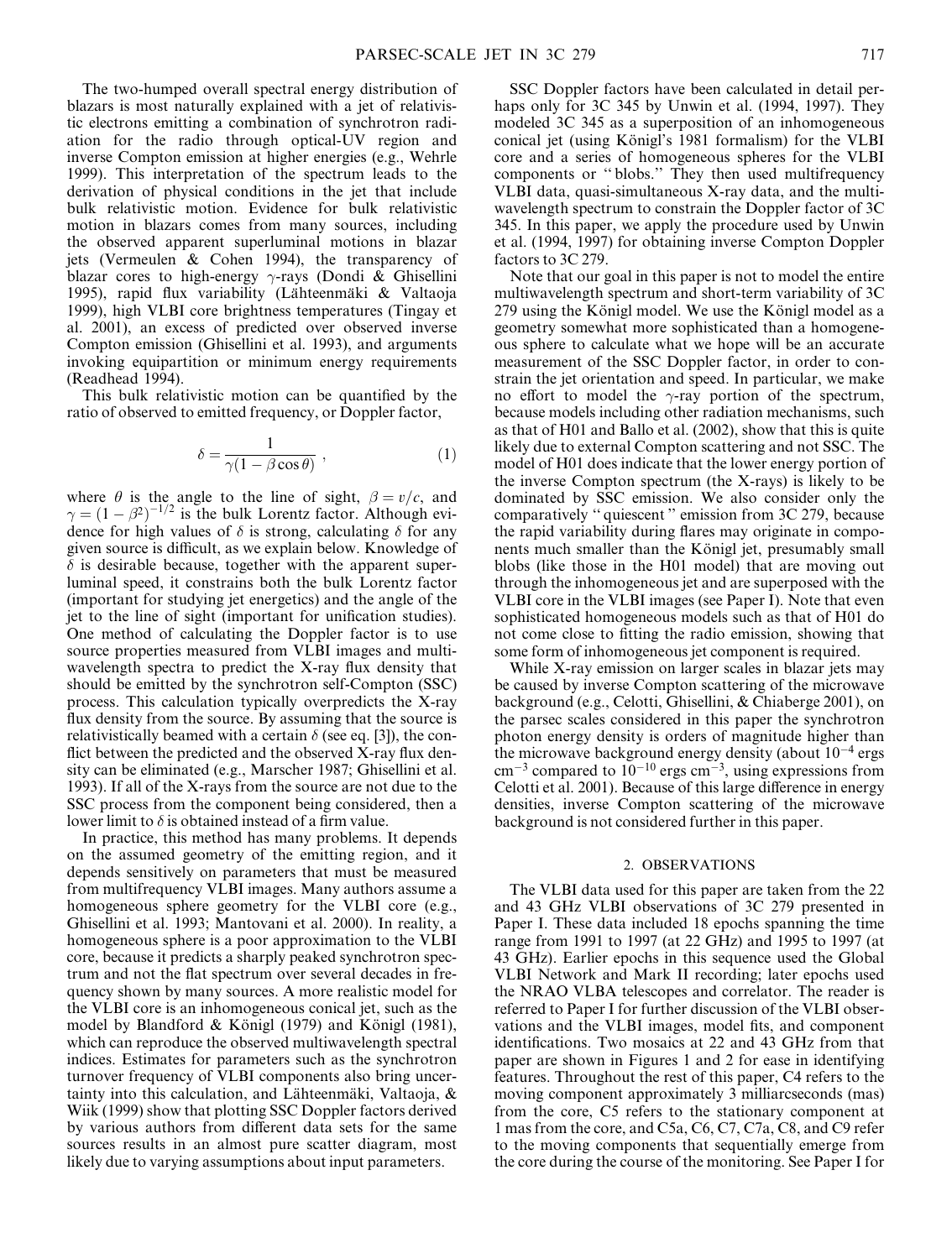

Fig. 1.—Time-series mosaic of a selection of 22 GHz VLBI images of 3C 279. Epochs 1991 June 24, 1993 February 17, 1994 September 21, 1996 May 13, and 1997 November 16 are shown. The images have been restored with a circular 0.2 mas beam without residuals and rotated  $25^{\circ}$  counterclockwise. The lowest contour is 25 mJy beam<sup> $-1$ </sup>; subsequent contours are a factor of 2 higher than the previous contour. The solid line indicates the position of the presumed stationary core. The dotted lines represent the best fits to the model-fit Gaussian positions vs. time. From right to left these lines represent C4, C5, C5a, C6, and C7. Some lines have been extended before and after model-fit detections to show speculative zero-separation epochs and later positions.

more details. High-resolution VLBI data at low frequencies are needed to constrain the optically thick VLBI component spectral indices, so we also make use of the 1.6 and 5 GHz space VLBI (VSOP) observations of 3C 279 from Piner et al. (2000).

Multiwavelength spectra of 3C 279 are needed to constrain inputs to both the homogeneous sphere and inhomogeneous jet models. For this purpose, we use the set of contemporaneous multiwavelength spectra compiled by H01. Eleven such spectra spanning the years 1991–2000 are presented in that paper. We fit these spectra using four broken power laws applied to the different regions of the spectrum, to provide the appropriate inputs to the models. Table 1 lists our power-law fits to the multiwavelength spectra of H01, for epochs from 1991 to 1997. We exclude H01's epochs P3a (which has no X-ray data) and P5b (the very large flare from 1996 February). Spectral indices follow the



Fig. 2.—Time-series mosaic of a selection of 43 GHz VLBI images of 3C 279. Epochs 1995 March 19, 1996 January 7, 1996 June 9, 1997 March 29, and 1997 November 16 are shown. The images have been restored with a circular 0.15 mas beam without residuals and rotated  $25^{\circ}$  counterclockwise. The lowest contour is 25 mJy beam<sup> $-1$ </sup>; subsequent contours are a factor of 2 higher than the previous contour. The solid line indicates the position of the presumed stationary core. The dotted lines represent the best fits to the model-fit Gaussian positions vs. time. From right to left these lines represent C4, C5, C6, C7, C7a, C8, and C9. Some lines have been extended before model-fit detections to show speculative zero-separation epochs.

naming convention of Königl (1981):  $\alpha_{s1}$  is the optically thick synchrotron spectral index below the turnover frequency,  $\alpha_{s2}$  is the synchrotron spectral index above the turnover frequency but below the break frequency,  $\alpha_{s3}$  is the synchrotron spectral index above the synchrotron break frequency, and  $\alpha_{c2}$  is the inverse Compton spectral index in the X-ray region of the spectrum. The sign convention for spectral indices in this paper is  $S \propto \nu^{+\alpha}$ . Errors on the fitted spectral indices were calculated from the errors in the measured flux densities given in H01. When only one X-ray measurement was available at a given epoch in H01, the Xray spectral index was acquired from the original X-ray paper referenced by H01. Table 1 also gives the fitted turnover frequency and flux density at the turnover frequency  $(\nu_t$  and  $S_t$ ), the fitted break frequency and flux density at the break frequency ( $\nu_b$  and  $S_b$ ), and a reference X-ray measurement specified by  $\nu$ <sub>X</sub> and S<sub>X</sub> that we attempt to match with the models. Figure 3 shows the power-law fits to the spectra from Table 1.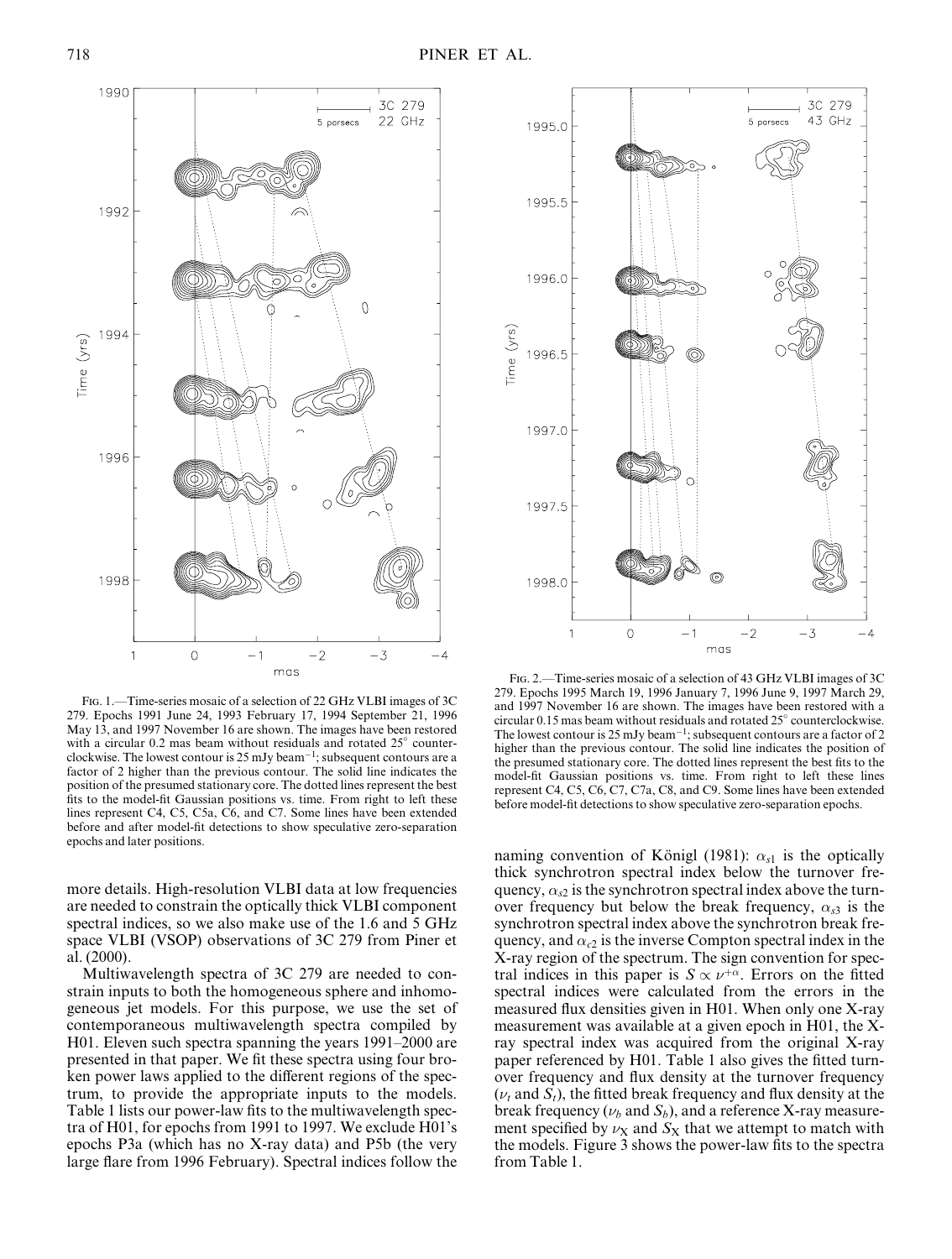| Date Range                                | Epoch <sup>a</sup> | $\alpha_{\rm sl}$ <sup>b</sup> | $\alpha_{s2}^{\phantom{1}}$ b | $\alpha_{s3}^{\;\;\mathrm{b}}$                                                    | $\alpha_{c2}^{\phantom{1}b}$                                                                                                                                                  | $\nu_i^c$<br>(Hz)                                                                                                                                                                                                                                                                                     | $S_i^c$                                                                                                                                                                                                                                                                                                       | $\nu_b^{\text{d}}$                                                                                                                                                                                                                                                                                                                                    | $S_b^d$                                                                                                                                                                                                                   | $\frac{v_{\mathbf{X}}^{\mathbf{e}}}{(\text{keV})}$ | $S_X^e$ <sup>e</sup> |
|-------------------------------------------|--------------------|--------------------------------|-------------------------------|-----------------------------------------------------------------------------------|-------------------------------------------------------------------------------------------------------------------------------------------------------------------------------|-------------------------------------------------------------------------------------------------------------------------------------------------------------------------------------------------------------------------------------------------------------------------------------------------------|---------------------------------------------------------------------------------------------------------------------------------------------------------------------------------------------------------------------------------------------------------------------------------------------------------------|-------------------------------------------------------------------------------------------------------------------------------------------------------------------------------------------------------------------------------------------------------------------------------------------------------------------------------------------------------|---------------------------------------------------------------------------------------------------------------------------------------------------------------------------------------------------------------------------|----------------------------------------------------|----------------------|
| 991 Jun 15–1991 Jun 28                    |                    | $0.22 \pm 0.01$                | $-0.57 \pm 0.05$              | $-1.29 \pm 0.06$                                                                  |                                                                                                                                                                               |                                                                                                                                                                                                                                                                                                       |                                                                                                                                                                                                                                                                                                               |                                                                                                                                                                                                                                                                                                                                                       |                                                                                                                                                                                                                           | 10.0                                               |                      |
|                                           |                    | $0.24 \pm 0.02$                | $-0.81 \pm 0.03$              | $-1.66 \pm 0.03$                                                                  |                                                                                                                                                                               |                                                                                                                                                                                                                                                                                                       |                                                                                                                                                                                                                                                                                                               |                                                                                                                                                                                                                                                                                                                                                       |                                                                                                                                                                                                                           |                                                    |                      |
|                                           | Ê                  | $0.33 \pm 0.02$                | $-0.59 \pm 0.07$              | $\begin{array}{r} -1.28 \pm 0.03 \\ -1.61 \pm 0.17 \\ -1.72 \pm 0.10 \end{array}$ | $\begin{array}{c} -0.67 \pm 0.03 \\ -0.91 \pm 0.07 \\ -0.75 \pm 0.17 \\ -0.65 \pm 0.11 \\ -0.65 \pm 0.11 \\ -0.66 \pm 0.02 \\ 0.02 \pm 0.02 \\ -0.67 \pm 0.02 \\ \end{array}$ |                                                                                                                                                                                                                                                                                                       |                                                                                                                                                                                                                                                                                                               |                                                                                                                                                                                                                                                                                                                                                       |                                                                                                                                                                                                                           | $-2.3400000$                                       |                      |
|                                           |                    | $0.22 \pm 0.01$                | $-0.63 \pm 0.05$              |                                                                                   |                                                                                                                                                                               |                                                                                                                                                                                                                                                                                                       |                                                                                                                                                                                                                                                                                                               |                                                                                                                                                                                                                                                                                                                                                       |                                                                                                                                                                                                                           |                                                    |                      |
|                                           | P5a                | $0.33 \pm 0.03$                | $-0.50 \pm 0.12$              |                                                                                   |                                                                                                                                                                               |                                                                                                                                                                                                                                                                                                       |                                                                                                                                                                                                                                                                                                               |                                                                                                                                                                                                                                                                                                                                                       |                                                                                                                                                                                                                           |                                                    |                      |
|                                           | P6a                | $0.33 \pm 0.03$                | $-0.73 \pm 0.08$              | $-1.53 \pm 0.07$                                                                  |                                                                                                                                                                               |                                                                                                                                                                                                                                                                                                       |                                                                                                                                                                                                                                                                                                               |                                                                                                                                                                                                                                                                                                                                                       |                                                                                                                                                                                                                           |                                                    |                      |
|                                           | P6b                | $0.39 \pm 0.01$                | $-0.73 \pm 0.06$              | $-1.99 \pm 0.20$                                                                  |                                                                                                                                                                               | $\begin{array}{l} 6.84 \\ 6.84 \\ 7.44 \\ 8.45 \\ 9.46 \\ 10.47 \\ 11.48 \\ 12.49 \\ 13.49 \\ 14.41 \\ 15.41 \\ 16.41 \\ 17.41 \\ 18.41 \\ 19.41 \\ 10.41 \\ 10.41 \\ 10.41 \\ 10.41 \\ 10.41 \\ 10.41 \\ 10.41 \\ 10.41 \\ 10.41 \\ 10.41 \\ 10.41 \\ 10.41 \\ 10.41 \\ 10.41 \\ 10.41 \\ 10.41 \\ $ | $\begin{array}{l} 18.7 \\ 18.7 \\ 20.7 \\ 31.7 \\ 41.7 \\ 52.8 \\ 63.9 \\ 74.7 \\ 74.7 \\ 74.7 \\ 74.7 \\ 74.7 \\ 74.7 \\ 74.7 \\ 74.7 \\ 74.7 \\ 74.7 \\ 74.7 \\ 74.7 \\ 74.7 \\ 74.7 \\ 74.7 \\ 75.8 \\ 75.8 \\ 75.8 \\ 75.3 \\ 75.3 \\ 75.3 \\ 75.3 \\ 75.3 \\ 75.3 \\ 75.3 \\ 75.3 \\ 75.3 \\ 75.3 \\ 75$ | $\begin{array}{l} 1.1 \, {}^{+ 12}_{- 19} \times 10^{+ 13}_{- 19} \\ 1.8 \times 10^{-13}_{- 19} \\ 1.8 \times 10^{-11}_{- 19} \\ 2.1 \, {}^{+ 12}_{- 19} \times 10^{-12}_{- 19} \\ 5.2 \, {}^{+ 10}_{- 19} \times 10^{-11}_{- 19} \\ 1.1 \, {}^{+ 10}_{- 19} \times 10^{-13}_{- 19} \\ 1.1 \, {}^{+ 10}_{- 19} \times 10^{-13}_{- 19} \\ 8.3 \, {}^{$ | $\begin{array}{r} 1.0^{+0.5}_{-0.08} \\ 0.21^{+0.08}_{-0.08} \\ 3.4^{+0.08}_{-0.08} \\ 1.0^{+0.08}_{-0.08} \\ 1.0^{+0.08}_{-0.04} \\ 0.43^{+0.08}_{-0.04} \\ 0.04^{+0.01}_{-0.01} \\ 0.04^{+0.01}_{-0.01} \\ \end{array}$ |                                                    |                      |
| <sup>a</sup> Epoch identification in H01. |                    |                                |                               |                                                                                   |                                                                                                                                                                               |                                                                                                                                                                                                                                                                                                       |                                                                                                                                                                                                                                                                                                               |                                                                                                                                                                                                                                                                                                                                                       |                                                                                                                                                                                                                           |                                                    |                      |

SPECTRAL INDICES AND BREAK POINTS DERIVED FROM MULTIWAVELENGTH CAMPAIGN DATA, AND REFERENCE X-RAY MEASUREMENTS Spectral Indices and Break Points Derived from Multiwavelength Campaign Data, and Reference X-Ray Measurements TABLE 1

TABLE 1

Epoch identification in H01.

bcde $P\alpha_{el}$  is the optically thick synchrotron spectral index below the turnover frequency,  $\alpha_{2}$  is the synchrotron spectral index above the turnover frequency but below the break frequency,  $\alpha_{3}$  is the synchrotron spectral index above the synchrotron break frequency, and  $\alpha_{c2}$  is the inverse Compton spectral index in the X-ray region of the spectrum.

 $\circ$   $\nu$ , and S<sub>t</sub> are the fitted synchrotron turnover frequency and flux density at the turnover frequency.

 $^{\rm d}$   $\nu_b$  and  $S_b$  are the fitted synchrotron break frequency and flux density at the break frequency.

 $\mathfrak{e}_{V_{\rm X}}$  and  $S_{\rm X}$  are the frequency and flux density of the reference X-ray measurement.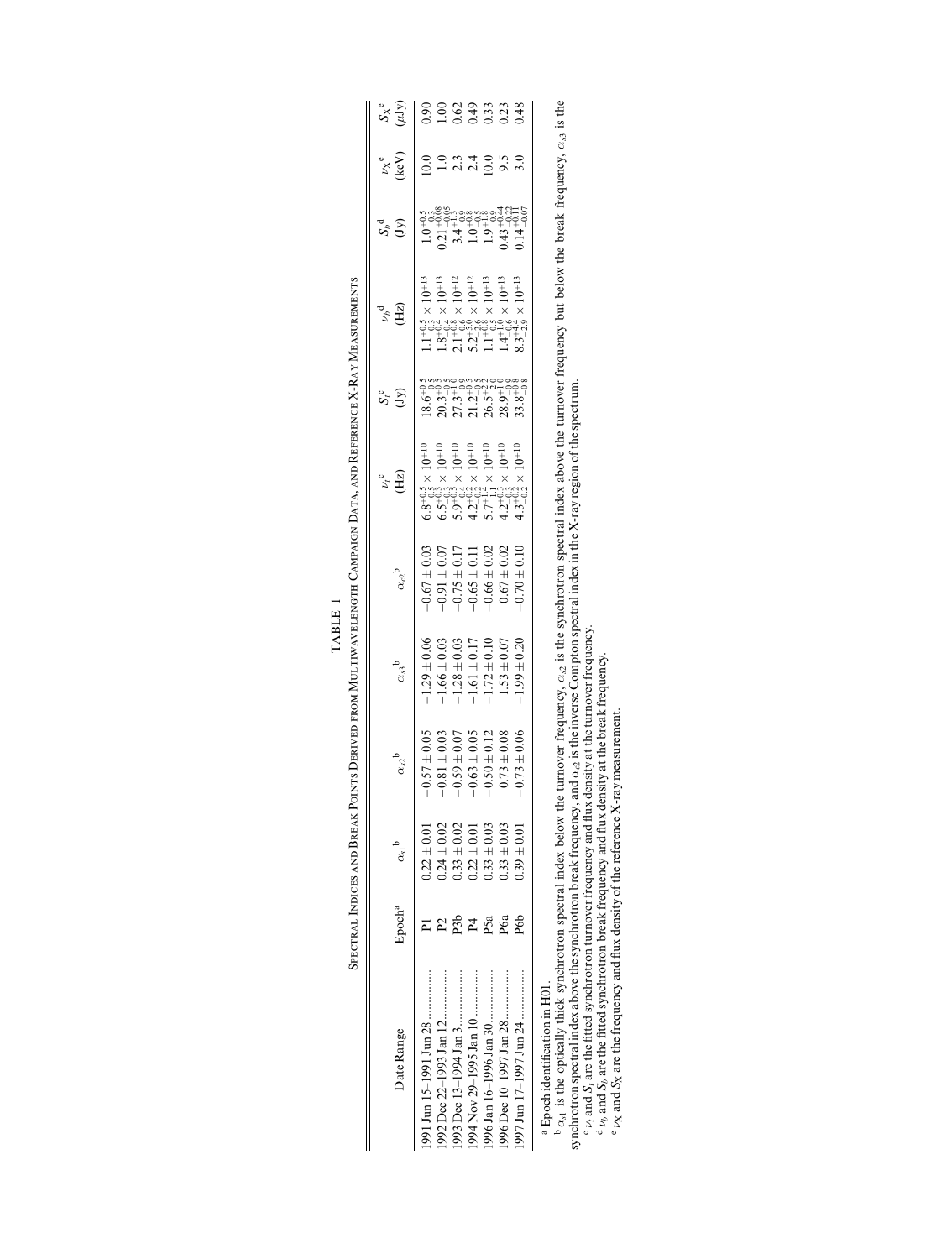

Fig. 3.—Fits of the multiwavelength spectra from Table 1 with four power laws. The flux density scale in janskys is correct for the top (P1) spectrum; after that each successive spectrum is offset by 2 orders of magnitude in flux density. The error bars are smaller than the plotting symbols. The parameters of the fits are given in Table 1, and the epoch designations from Table 1 are listed to the right of the figure. The spectral indices and break points are labeled for the P1 spectrum.

#### 3. CALCULATION OF SSC DOPPLER FACTORS

The VLBI morphology and multiwavelength data cannot be adequately explained by either an inhomogeneous jet  $(\S$  3.2) or a homogeneous sphere (or spheres) model  $(\S$  3.1) alone. In a combined model  $(\S 3.3)$ , we require the Doppler factor to be the same for the jet and spheres; the spheres can therefore be regarded as approximations to dense clumps propagating along with the bulk jet.

#### 3.1. Homogeneous Sphere Model

Possibly the two simplest blazar models are the homogeneous sphere model (Gould 1979) and the inhomogeneous jet (Blandford & Königl 1979; Königl 1981). In both models, the source is assumed to be moving relativistically at a small angle to the line of sight, and the electrons responsible for the synchrotron emission have a power-law distribution in energy. As implied by their names, the homogeneous sphere model assumes that the photon density within the spherical source is uniform, while the inhomogeneous jet model assumes that the source is a conical jet in which the magnetic field and electron number density have power-law dependences on the distance from the apex of the jet.

The homogeneous sphere model, the simpler of the two, requires six observables to determine the Doppler factor and the angle between the source velocity and the line of sight. Three of these characterize the synchrotron spectrum: the spectral index of the optically thin spectrum, and the flux density and frequency at which the sphere first becomes optically thick (the '' turnover '' flux density and frequency). Adding the angular size should in principle determine the entire spectrum of the source, if the X-rays are the result of SSC scattering of the synchrotron photons. In practice, such a calculation predicts X-ray flux densities that are several orders of magnitude larger than observed, if the bulk motion of the source is assumed to be nonrelativistic. This '' Compton catastrophe '' can be avoided if the source has a relativistic bulk velocity, and in this case the observed X-ray flux density (the fifth observable) provides a constraint that determines the Doppler factor. Together with the apparent



FIG. 4.—Five-frequency VLBI spectra of 3C 279 core and jet components from observations between 1997 November and 1998 January. Three bright components are shown: the VLBI core (triangles), the blended component C8/9 (diamonds), and C4 (asterisks). The single-dish spectrum from Michigan and Metsähovi monitoring is also shown (plus signs). Three sample homogeneous sphere spectra that match the three highest frequencies for each component are also shown.

superluminal speed (the sixth observable), this determines both the bulk velocity and the angle to the line of sight.

Figure 4 shows sample homogeneous sphere spectra plotted with five-frequency VLBI data from late 1997 and early 1998. The data at 15, 22, and 43 GHz are from the VLBA observation on 1997 November 16 (Paper I), while the data at 1.6 and 5 GHz are from the VSOP observation on 1998 January 9 (Piner et al. 2000). The three brightest components in the source at that epoch (the core, the long-lived bright component C4, and the newly emerged components C8/9, blended except at 43 GHz) are plotted on this figure. Homogeneous sphere spectra are calculated from

$$
S(\nu) = S_0(\nu_t/\nu_0)^{\alpha} (\nu/\nu_t)^{2.5} (1 - e^{-\tau}), \qquad (2)
$$

where  $\nu_t$  is the turnover frequency,  $\alpha$  is the optically thin spectral index,  $S_0$  is the flux density at frequency  $\nu_0$ , and  $\tau = (\nu_t/\nu)^{2.5-\alpha}$ . The sphere spectra have been adjusted to go through the three highest frequency observations for each component. Inspection of Figure 4 shows that homogeneous spheres cannot fit the spectra of either the core or the jet components. This is because a homogeneous sphere has an optically thick spectral index of 2.5, while the actual components have optically thick indices much less than this  $(\sim 1.0)$ . Evidently there are inhomogeneities in the '' components '' that broaden the self-absorption turnover and cause the spectral index below the turnover to be less than 2.5. The high-resolution space VLBI data at low frequencies was crucial to obtaining this result; ground-based images at low frequencies blend the components so a spectral dissection like that in Figure 4 cannot be obtained. The primary advantage of the homogeneous sphere model is its simplicity; it requires a minimum number of observables to constrain the Doppler factor. For this reason, we proceed with the homogeneous sphere calculation in this section, with the expectation that corrections resulting from inhomogeneities (at least for the jet components) will be small. An alternative geometry for the VLBI core (a conical jet) is tried in the next subsection. An alternative geometry for jet components (oblique shocks) is considered by, e.g., Aller et al. (2001).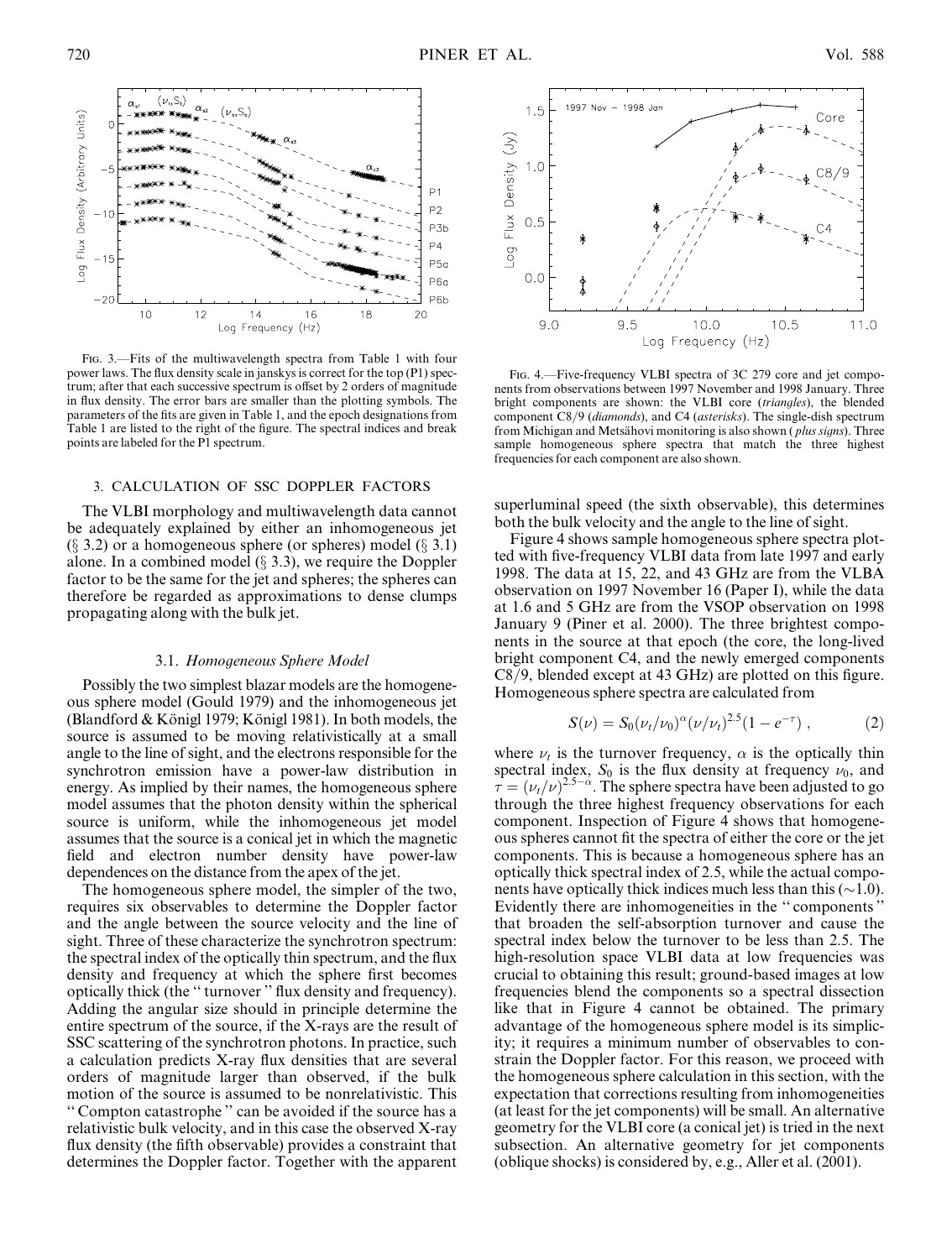The Doppler factor of a homogeneous sphere that produces SSC X-rays of flux density  $S_X$  Jy at frequency  $\nu_X$ (in keV) is (Ghisellini et al. 1993)

$$
\delta = f(\alpha) S_t \left[ \frac{\ln(\nu_b/\nu_t) \nu_X^{\alpha}}{S_X \xi_d^{\delta - 4\alpha} \nu_t^{5 - 3\alpha}} \right]^{1/(4 - 2\alpha)} (1 + z) ,\qquad (3)
$$

where  $f(\alpha) \approx -0.08\alpha + 0.14$ ,  $S_t$  is the flux density (in Jy) at the turnover frequency  $\nu_t$  (in GHz) obtained by extrapolating the straight-line optically thin slope (Marscher 1987),  $\nu_b$ is the synchrotron break frequency in GHz,  $\xi_d$  is the angular diameter of the VLBI component (in mas), and  $\alpha$  is the optically thin spectral index. Equation (3) finds the Doppler factor for which the given spherical component produces all the X-ray flux density from the source. Since the other components must also contribute X-rays at some level, the Doppler factor found by this method is a lower limit for the given component. To put this method into practice to find an actual Doppler factor for 3C 279, we must assume that the source has a constant Doppler factor along its jet. We then apply equation (3) to find the lower limit to the Doppler factor for each component at a given epoch. The actual Doppler factor at that epoch must then be somewhat larger than the highest lower limit found from equation (3). We then calculate the Doppler factor that will produce the observed X-ray flux density from the sum of the X-rays

from all components and what percentage of the observed X-ray flux density is produced by each component.

In Table 2 we show the inputs to equation (3) and the resulting Doppler factor lower limits at each 22 GHz VLBI epoch, for those components found to produce a significant percentage  $(>1\%)$  of the X-ray flux density at that epoch. The parsec-scale radio structure of 3C 279 consists of the compact core, the bright long-lived component C4 located about 3 mas from the core at these epochs, and a series of short-lived inner-jet components that have all faded by the time they reached about 1 mas from the core. The inner-jet components have similar spectra, typified by the spectra of the blended component  $C8/9$  in Figure 4. We use  $C8/9$  as a guide for all of the inner-jet components and take them to have  $\nu_t = 22 \text{ GHz}$  and  $\alpha = -0.6$  (see Fig. 4). For component C4, we take  $\nu_t = 7$  GHz and  $\alpha = -0.5$ , on the basis of power-law fits to the optically thick and thin portions of the spectrum in Figure 4. For the core turnover frequency and spectral index, we use the turnover frequency and spectral index  $(\alpha_{s2})$  of the multiwavelength spectrum from the H01 epoch closest in time to the VLBI epoch (see Table 1), since the core dominates the high-radio-frequency spectrum. The parameter  $S_t$  for the jet components is calculated from the observed flux density at the turnover frequency (for the inner-jet components), or extrapolated to 7 GHz (for C4), with the opacity correction described by Marscher (1987)

| <b>VLBI</b> Epoch | H01 Epoch                                | Component      | $S_t$<br>(Jy) | $\nu_t$<br>(GHz) | $\alpha$ | $\xi_d$<br>(mas) | $\delta$ |
|-------------------|------------------------------------------|----------------|---------------|------------------|----------|------------------|----------|
| 1991 Jun 24       | P1 (1991 Jun 15-1991 Jun 28)             | C4             | 4.1           | 7.0              | $-0.5$   | 0.25             | 15.7     |
| 1992 Jun 14       | P2 (1992 Dec 22-1993 Jan 12)             | Core           | 20.5          | 65.0             | $-0.81$  | 0.20             | 5.9      |
|                   |                                          | C4             | 4.4           | 7.0              | $-0.5$   | 0.49             | 7.3      |
| 1992 Nov 10       | P <sub>2</sub> (1992 Dec 22-1993 Jan 12) | Core           | 18.6          | 65.0             | $-0.81$  | 0.14             | 10.0     |
|                   |                                          | C <sub>6</sub> | 4.4           | 22.2             | $-0.6$   | 0.25             | 4.2      |
|                   |                                          | C4             | 6.2           | 7.0              | $-0.5$   | 0.83             | 4.4      |
| 1993 Feb 17       | P <sub>2</sub> (1992 Dec 22–1993 Jan 12) | Core           | 22.7          | 65.0             | $-0.81$  | 0.16             | 9.1      |
|                   |                                          | C4             | 5.2           | 7.0              | $-0.5$   | 0.79             | 4.0      |
| 1993 Nov 8        | P3b (1993 Dec 13-1994 Jan 3)             | Core           | 24.7          | 58.7             | $-0.59$  | 0.16             | 11.8     |
| 1994 Mar 2        | P3b (1993 Dec 13-1994 Jan 3)             | Core           | 23.5          | 58.7             | $-0.59$  | 0.14             | 13.8     |
|                   |                                          | C7             | 6.7           | 22.2             | $-0.6$   | 0.20             | 8.7      |
| 1994 Jun 12       | P4 (1994 Nov 29-1995 Jan 10)             | Core           | 28.0          | 42.4             | $-0.63$  | 0.18             | 18.7     |
| 1994 Sep 21       | P4 (1994 Nov 29-1995 Jan 10)             | Core           | 26.2          | 42.4             | $-0.63$  | 0.18             | 17.5     |
| 1995 Jan 4        | P4 (1994 Nov 29-1995 Jan 10)             | Core           | 21.8          | 42.4             | $-0.63$  | 0.13             | 25.9     |
| 1995 Feb 25       | P4 (1994 Nov 29-1995 Jan 10)             | Core           | 17.6          | 42.4             | $-0.63$  | 0.16             | 14.0     |
|                   |                                          | C7             | 3.1           | 22.2             | $-0.6$   | 0.11             | 11.8     |
| 1995 Mar 19       | P4 (1994 Nov 29-1995 Jan 10)             | Core           | 22.7          | 42.4             | $-0.63$  | 0.14             | 21.8     |
| 1996 Jan 7        | P5a (1996 Jan 16-1996 Jan 30)            | Core           | 23.2          | 56.6             | $-0.5$   | 0.11             | 26.1     |
|                   |                                          | C4             | 4.2           | 7.0              | $-0.5$   | 0.40             | 9.6      |
| 1996 May 13       | P5a (1996 Jan 16–1996 Jan 30)            | Core           | 24.3          | 56.6             | $-0.5$   | 0.11             | 27.2     |
|                   |                                          | C7a/C8         | 8.7           | 22.2             | $-0.6$   | 0.20             | 11.4     |
| 1996 Jun 9        | P5a (1996 Jan 16-1996 Jan 30)            | Core           | 25.3          | 56.6             | $-0.5$   | 0.07             | 54.4     |
| 1997 Jan 15       | P6a (1996 Dec 10-1997 Jan 28)            | Core           | 26.2          | 42.4             | $-0.73$  | 0.12             | 30.1     |
|                   |                                          | C8             | 14.5          | 22.2             | $-0.6$   | 0.22             | 17.9     |
|                   |                                          | C <sub>4</sub> | 6.6           | 7.0              | $-0.5$   | 0.31             | 24.6     |
| 1997 Mar 29       | P6a (1996 Dec 10-1997 Jan 28)            | Core           | 20.7          | 42.4             | $-0.73$  | 0.10             | 31.0     |
|                   |                                          | C8/9           | 16.1          | 22.2             | $-0.6$   | 0.18             | 26.8     |
|                   |                                          | C4             | 4.6           | 7.0              | $-0.5$   | 0.20             | 34.5     |
| 1997 Jul 16       | P6b (1997 Jun 17-1997 Jun 24)            | Core           | 24.8          | 42.8             | $-0.73$  | 0.13             | 26.8     |
|                   |                                          | C8/9           | 16.9          | 22.2             | $-0.6$   | 0.31             | 12.4     |
|                   |                                          | C <sub>4</sub> | 7.8           | 7.0              | $-0.5$   | 0.43             | 17.0     |
| 1997 Nov 16       | P6b (1997 Jun 17-1997 Jun 24)            | Core           | 41.4          | 42.8             | $-0.73$  | 0.14             | 38.1     |
|                   |                                          | C4             | 8.9           | 7.0              | $-0.5$   | 0.40             | 22.3     |

TABLE 2 Lower Limits to the Doppler Factor Computed Using the Homogeneous Sphere Model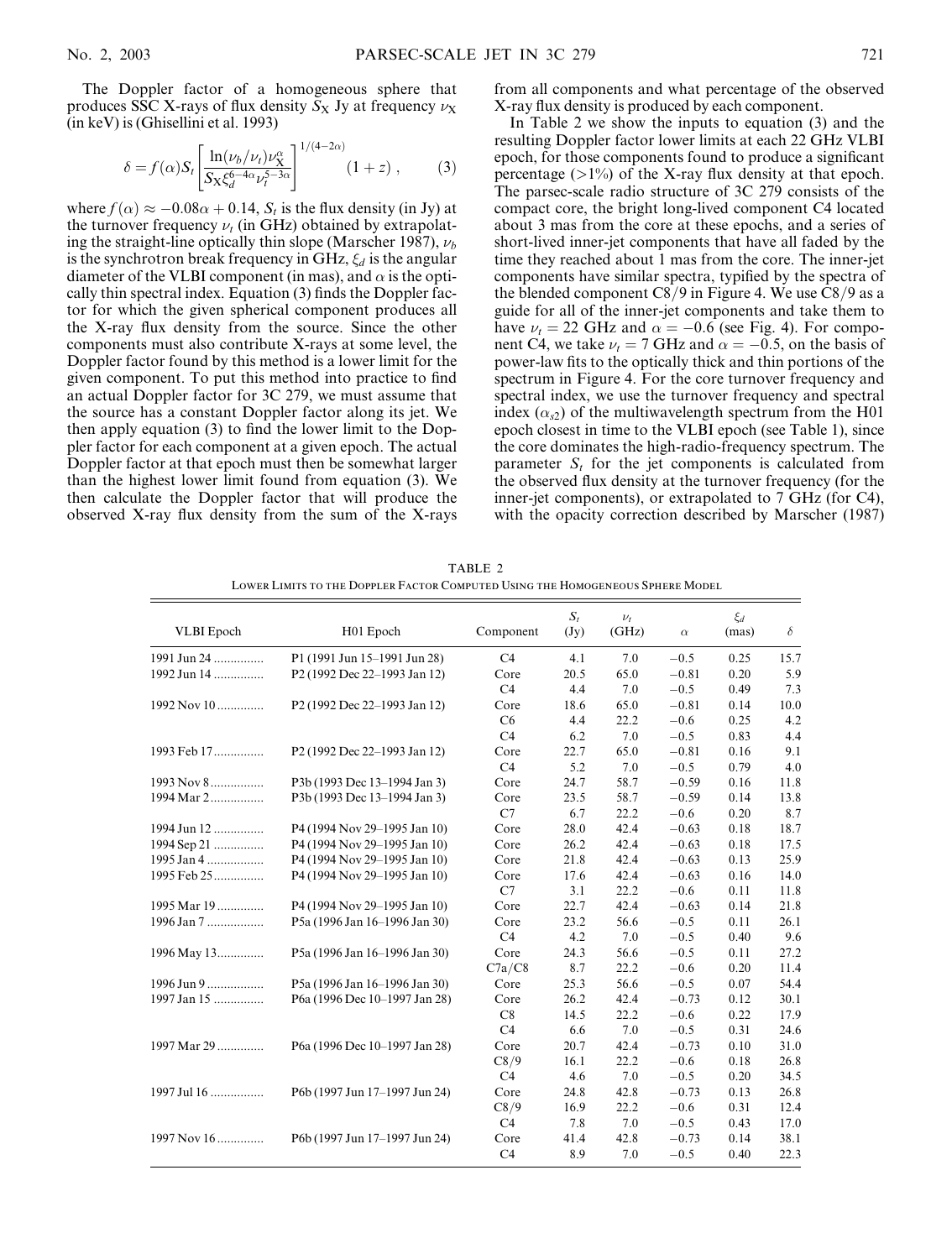applied ( $S_t = S_{obs}e^{\tau_m}$ ), where  $\tau_m$  is tabulated by Marscher (1987). The core  $S_t$  is taken to be the greater of  $S_t$  from the closest multiwavelength spectrum with extrapolations of jet component flux densities subtracted or the observed 22 GHz (or 43 GHz if available) VLBI core flux density with the opacity correction applied. The parameter  $\xi_d$  is taken to be the VLBI model-fit size (or size upper limit if the fitted size is zero), multiplied by 1.8 to convert from the model-fit Gaussian FWHM to the diameter of an optically thin sphere (Pearson 1995). The parameters  $\nu_b$ ,  $\nu_x$ , and  $S_x$  are taken from Table 1, from the multiwavelength spectrum closest in time to the VLBI epoch. Note that equation (3) is very insensitive to these three values (e.g.,  $\delta \propto S_{\text{X}}^{0.2}$  for  $\alpha = -0.5$ ); X-ray variability between the X-ray and VLBI observation should not have a large affect (e.g., if the X-ray flux density increases by a factor of 10, the calculated Doppler factor increases by a factor of 1.6).

In Table 3 we calculate the Doppler factor for each epoch, assuming that all components at a given epoch have the same Doppler factor and that the total X-ray emission from all components must equal the observed X-ray emission. This Doppler factor will be at least slightly higher than the highest lower limit found for that epoch in Table 2, since each lower limit in Table 2 assumed the component under consideration was the sole source of the X-ray emission. Errors in the turnover frequency and angular size in equation (3) cause large errors in the calculated Doppler factor  $(\delta \propto \nu_t^{1.3}$  and  $\xi_d^{1.6}$  for  $\alpha = -0.5$ ). Because our measurements of these quantities are accurate only to about 25%, we estimate our calculated Doppler factor lower limits in Tables 2 and 3 to be correct only to within a factor of 2. The Doppler factor values listed in Table 3 confirm this: the average Doppler factor is 23, and the measured values show about a factor of 2 scatter around this value, with most falling between 10 and 40. There is some indication that the Doppler factor increases with time from 1991 to 1997, but given the errors in the calculated Doppler factor, this may not be significant. The calculated relative X-ray brightness of components in

turn depends on the Doppler factor from Table 3 to a high power ( $S_X \propto \delta^5$  for  $\alpha = -0.5$ ), so the relative X-ray brightnesses of components can be in error by as much as a factor of 30. This means that any of the components listed as producing more than several percent of the X-ray emission at a given epoch in Table 3 is a candidate for producing most of the X-rays. At eight of the epochs listed in Table 3, the calculations show that the core produces at least 2 orders of magnitude more X-rays than the next brightest component, and the calculations show the core to be the leading X-ray producer at 15 of the 18 epochs. Despite the large errors in the calculations, we can conclude that in the homogeneous sphere model, the VLBI core is the dominant source of the X-ray emission from late 1992 through 1997. It appears that C4 dominated the X-ray emission for a time prior to 1992 (on account of its small size at that time) and that there may also be contributions at about the 10% level from whatever inner-jet component has just emerged from the core (this changes from C6 to C9 over the course of the observations).

### 3.2. Inhomogeneous Conical Jet Model for Core

In this subsection we consider an alternate geometry for the VLBI core, the inhomogeneous jet model of Königl (1981). The jet is represented by a cone with opening halfangle  $\phi$ , and the axis of the jet makes an angle  $\theta$  with the line of sight ( $\theta > \phi$ ). The bulk Lorentz factor of the jet is  $\gamma$ , and the electron Lorentz factor is  $\gamma_e$ . Electron Lorentz factors lie between the limits  $\gamma_{el}$  and  $\gamma_{eu}$ , where  $\gamma_{el}$  is set to 100 for all models. The magnetic field and electron number density (or electrons plus positrons) are determined by  $B = B_1 r^{-m}$  and  $n_e(\gamma_e) = K_e r^{-n} \gamma_e^{(2\alpha_e-1)}$ , where r is the distance in parsecs from the apex of the jet,  $\alpha_e = \alpha$  and  $K_e = K1$  for  $\gamma_e < \gamma_{eb}$ , and  $\alpha_e = \alpha - 0.5$  and  $K_e = K1\gamma_{eb}$  for  $\gamma_e > \gamma_{eb}$ , where  $\gamma_{eb}$  is a function of  $r (\gamma_{el} < \gamma_{eb} < \gamma_{eu})$ . The location of the break in the power law is estimated by equating the jet travel time to a distance r with the synchrotron cooling time; see equation (4) of Königl (1981) and equation (21) of Blandford & Königl (1979). The VLBI "core" emission is

TABLE 3 X-Ray Production in the Homogeneous Sphere Model

|                 |    |      |          |                |      | FRACTION OF TOTAL X-RAYS BY COMPONENT |      |              |
|-----------------|----|------|----------|----------------|------|---------------------------------------|------|--------------|
| <b>EPOCH</b>    | δ  | Core | C4       | C <sub>6</sub> | C7   | C7a/C8 <sup>a</sup>                   | C8   | $\rm C8/9^a$ |
| 1991 Jun 24     | 16 | .    | 1.00     | .              |      |                                       |      |              |
| 1992 Jun 14     | 8  | 0.22 | 0.78     | .              | .    | .                                     | .    | .            |
| $1992$ Nov $10$ | 10 | 0.97 | 0.02     | 0.01           | .    | .                                     | .    | .            |
| 1993 Feb 17     | 9  | 0.98 | 0.02     | .              | .    | .                                     | .    | .            |
| $1993$ Nov 8    | 12 | 1.00 | .        | .              | .    | .                                     | .    | .            |
| 1994 Mar 2      | 14 | 0.92 | .        | .              | 0.08 | .                                     | .    | .            |
| 1994 Jun 12     | 19 | 1.00 | .        | .              | .    | .                                     | .    | .            |
| 1994 Sep 21     | 18 | 1.00 | .        | .              | .    | .                                     | .    | .            |
| 1995 Jan 4      | 26 | 1.00 | .        | .              | .    | .                                     |      | .            |
| 1995 Feb 25     | 15 | 0.71 | .        | .              | 0.29 | .                                     |      | .            |
| 1995 Mar 19     | 22 | 1.00 | $\cdots$ | .              | .    | .                                     | .    | .            |
| 1996 Jan 7      | 26 | 0.99 | 0.01     | .              | .    | .                                     | .    | .            |
| 1996 May 13     | 27 | 0.99 | .        | .              | .    | 0.01                                  | .    | .            |
| 1996 Jun 9      | 54 | 1.00 | .        | .              | .    | .                                     | .    | .            |
| 1997 Jan 15     | 32 | 0.69 | 0.26     | .              | .    | .                                     | 0.05 | .            |
| 1997 Mar 29     | 39 | 0.30 | 0.55     | .              | .    | .                                     | .    | 0.15         |
| $1997$ Jul 16   | 27 | 0.89 | 0.09     | .              | .    | .                                     |      | 0.02         |
| $1997$ Nov 16   | 39 | 0.94 | 0.06     | .              | .    | .                                     | .    | .            |

<sup>a</sup> Refers to a blended component.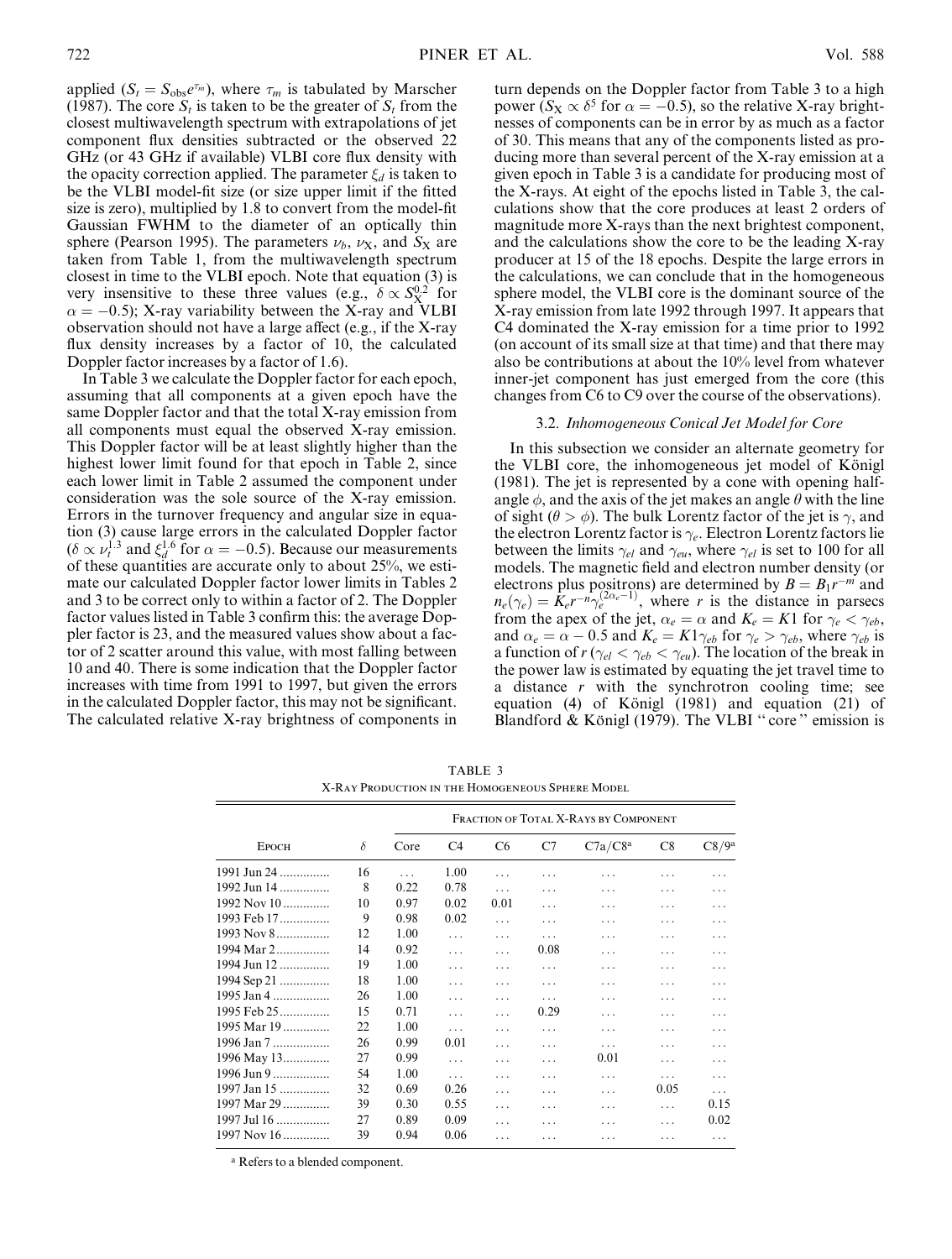TABLE 4 Fitted values of Conical Jet Spectral Parameters

| Epoch | $\alpha$ | m   | $\boldsymbol{n}$ | $\alpha_{s1}$ | $\alpha_{s2}$ | $\alpha_{s3}$ | $\alpha_{c2}$ | $k_m$ |
|-------|----------|-----|------------------|---------------|---------------|---------------|---------------|-------|
|       | $-0.4$   | 1.6 | 1.5              | 0.21          | $-0.66$       | $-1.31$       | $-0.57$       | 12    |
|       | $-0.6$   | 2.0 | 0.8              | 0.18          | $-0.85$       | $-1.60$       | $-0.68$       | 1.3   |
|       | $-0.3$   | 1.8 | 1.5              | 0.33          | $-0.55$       | $-1.28$       | $-0.46$       | 1.3   |
| P4    | $-0.4$   | 1.7 | 1.4              | 0.22          | $-0.65$       | $-1.35$       | $-0.55$       | 1.3   |
|       | $-0.5$   | 2.0 | 1.1              | 0.30          | $-0.78$       | $-1.45$       | $-0.62$       | 1.4   |
|       | $-0.5$   | 19  | 1.3              | 0.34          | $-0.81$       | $-1.37$       | $-0.66$       | 1.4   |
|       | $-0.5$   | 19  | 1.4              | 0.39          | $-0.84$       | $-1.32$       | $-0.68$       | 1.4   |

then due to the integrated spectrum of the unresolved conical jet, and the position and size of the core change with frequency in a predictable way. At low frequencies, the dominant emission region follows the local turnover frequency and moves in with increasing frequency ( $r \propto \nu^{-1/k_m}$ , where  $k_m = [(3 - 2\alpha)m + 2n - 2]/(5 - 2\alpha)$ , and the spectral index of the integrated spectrum is  $\alpha_{s1}$ . At radius  $r_M$ and frequency  $\nu_t$ , the local break frequency becomes less than the turnover frequency, and the dominant emission region begins to follow the local break frequency and moves out with increasing frequency  $(r \propto \nu^{1/k_b})$ , where  $k_b =$  $3m-2$ ), until  $\gamma_{eb} = \gamma_{eu}$  at frequency  $\nu_b$  and radius  $r = (\nu_b/\nu_t)^{1/k_b} r_M$ , which we set to be  $r_u$ , the upper radius of the Königl jet. We use this set of conditions to determine  $\gamma_{eu}$ in our models. The spectral index of the integrated spectrum in this region is  $\alpha_{s2}$ . Above  $\nu_b$ , the dominant emission region moves in with frequency, following the increasing magnetic field ( $r \propto \nu^{-1/m}$ ), and the integrated synchrotron spectrum falls with index  $\alpha_{s3}$ . We extend the calculated emission from the upper synchrotron branch interior to  $r_M$ , and that from the lower synchrotron branch exterior to  $r<sub>u</sub>$ , rather than truncating the spectrum at these radii as Königl does. The reader is referred to Hutter & Mufson (1986) for an illuminating diagram of this model in the radius versus frequency plane.

#### 3.2.1. Calculation of  $\alpha$ , m, and n

The parameters  $\alpha$ , m, and n completely determine the synchrotron and SSC spectral indices of the integrated spectrum by the following equations (Königl 1981):

$$
\alpha_{s1} = \frac{-15 + 4\alpha + 5m - 4\alpha m + 5n}{3m - 2\alpha m + 2n - 2} \,,\tag{4}
$$

$$
\alpha_{s2} = \max\left(\frac{4\alpha m - 2\alpha - m - n + 3}{3m - 2}, \ \alpha - 0.5\right), \quad (5)
$$

$$
\alpha_{s3} = \frac{-(m+2-n)}{m} \;, \tag{6}
$$

$$
\alpha_{c1} = \min\left(\frac{-4\alpha m - 2\alpha n + 6\alpha + 5m + 10n - 20}{3m - 2\alpha m + 2n - 2}, 1\right), (7)
$$

$$
\alpha_{c2} = \alpha - \frac{(1 - \alpha)m + 2n - 4}{7m - 4} , \qquad (8)
$$

The SSC index  $\alpha_{c1}$  (associated with the optically thick portion of the synchrotron spectrum) is not observable in the multiwavelength spectrum because the SSC emission in this frequency range lies well below the synchrotron emission. The SSC index  $\alpha_{c2}$  (associated with the optically thin portion of the synchrotron spectrum) is the SSC index that is actually observed in the X-ray portion of the multiwavelength spectrum.

Since the Königl model parameters are so closely tied to the multiwavelength spectrum, we make one calculation of  $\delta$  for each multiwavelength epoch listed in Table 1, instead of one for each VLBI epoch as in § 3.1. We fit values of  $\alpha$ , m, and  $n$  at each epoch by finding the combination that most closely reproduces the four observable spectral indices, given in Table 1 for each multiwavelength epoch. We take into account the errors on the observed spectral indices given in Table 1 and find the values of  $\alpha$ , m, and n that minimize  $\chi^2$  at each epoch.

Fitted values of  $\alpha$ , m, and n are given in Table 4, along with the spectral indices calculated from these best-fit values, for comparison with Table 1. In some cases, only modest agreement could be made with some of the observed indices. Note that the observed  $\alpha_{s1}$  is an integrated value for the source that includes some steep-spectrum jet emission. The observed  $\alpha_{s1}$  is therefore a only limiting value for the core  $\alpha_{s1}$ , and later we modify the fits so that the radio emission from the Königl model lies slightly below the total observed radio emission. The magnetic field index  $m$  is restricted to lie between 1 (for a purely transverse field) and 2 (for a purely longitudinal field). Fitted values for  $\alpha$  lie between  $-0.3$  and  $-0.6$ , those for *m* between 1.6 and 2.0, and those for n between 0.8 and 1.5. In Table 4 we also give Königl's parameter  $k_m$  that controls the frequency dependent size of the core, which is proportional to  $\nu^{-1/k_m}$ . This provides an independent check on the model fits, and using the mean core sizes at 22 and 43 GHz from Paper I we calculate a  $k_m$  of 1.2, in good agreement with the mean  $k_m$  of 1.3 from Table 4.

#### 3.2.2. Calculation of Jet Doppler Factor

The fitted values of  $\alpha$ , m, and n from Table 4, along with other observable parameters, were used as inputs to a Königl model calculation at each epoch, implemented in the Mathcad software package. The other input parameters were the synchrotron turnover frequency and flux density and the synchrotron break frequency from Table 1, the observed superluminal speed, and the projected distance of the VLBI core from the apex of the jet,  $r_{\text{proj}}$ . The angle of the jet to the line of sight was then varied until the predicted X-ray flux density from the Königl jet, including both synchrotron and SSC flux density, matched the observed X-ray flux density  $S_x$  at frequency  $\nu_x$  from Table 1. Once the angle to the line of sight is known, the observed superluminal speed then determines the intrinsic jet speed and Doppler factor, and the opening half-angle of the jet  $\phi$  can be calculated from equations in Königl (1981).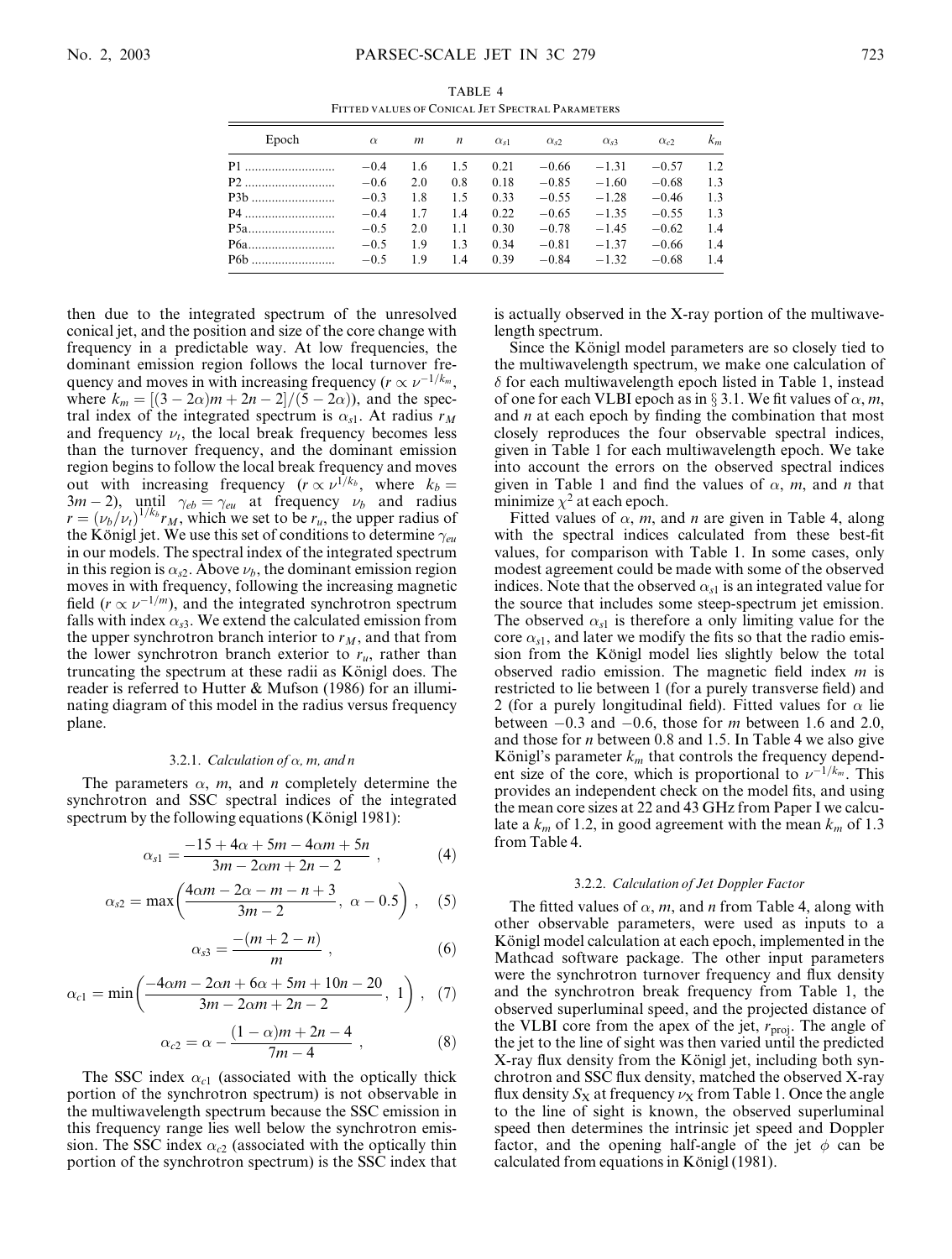TABLE 5 Results from Conical Jet Model Fits

| Epoch <sup>a</sup> | $r_{\text{proj}}$<br>(mas) | $\varphi_{\rm app}$<br>$(\text{deg})$ | $\xi_r$<br>(mas) | $\theta$<br>$(\text{deg})$ | $\gamma$ | $\delta$ | $r_M$<br>(pc) | $r_u$<br>(pc) | $B^{\rm b}$<br>(G) | $n_e$ <sup>b</sup><br>$\rm (cm^{-3})$ | $U_e/U_B(r_M)^c$ | $U_e/U_B(r_u)^c$ |
|--------------------|----------------------------|---------------------------------------|------------------|----------------------------|----------|----------|---------------|---------------|--------------------|---------------------------------------|------------------|------------------|
| P1<br>.            | 0.27                       | 11.6                                  | 0.055            | 14.0                       | 5.5      | 4.0      | 2.6           | 15.8          | 0.23               | 42                                    | 5.1              | 338              |
| $P1$ <sup>*</sup>  | 0.18                       | 14.4                                  | 0.045            | 11.8                       | 5.3      | 4.9      | 1.5           | 7.7           | 0.30               | 73                                    | 4.8              | 234              |
| P2                 | 0.28                       | 11.8                                  | 0.058            | 6.5                        | 5.8      | 8.1      | 6.3           | 25.7          | 0.17               | 5.5                                   | 0.9              | 168              |
| $P2$ *             | 0.19                       | 13.6                                  | 0.045            | 4.9                        | 6.3      | 9.8      | 4.1           | 15.2          | 0.22               | 9.7                                   | 0.9              | 122              |
| P3b                | 0.21                       | 13.2                                  | 0.048            | 3.3                        | 7.3      | 12.3     | 10.1          | 28.8          | 0.17               | 1.3                                   | 0.3              | 6                |
| P3b*               | 0.16                       | 11.7                                  | 0.033            | 2.6                        | 8.1      | 14.3     | 7.4           | 18.6          | 0.21               | 3.3                                   | 0.4              | $\overline{7}$   |
| $P4$ .             | 0.31                       | 10.9                                  | 0.059            | 10.0                       | 5.3      | 5.7      | 6.2           | 29.1          | 0.16               | 4.2                                   | 0.8              | 142              |
| P4*                | 0.22                       | 11.4                                  | 0.044            | 7.8                        | 5.5      | 7.0      | 4.0           | 16.7          | 0.21               | 8.5                                   | 1.1              | 51               |
| P <sub>5a</sub> .  | 0.36                       | 9.4                                   | 0.059            | 7.8                        | 5.5      | 7.1      | 7.8           | 29.0          | 0.14               | 7.6                                   | 2.0              | 223              |
| $P5a*$             | 0.23                       | 12.9                                  | 0.051            | 6.3                        | 5.8      | 8.3      | 4.5           | 15.1          | 0.19               | 12                                    | 1.7              | 126              |
| P6a                | 0.50                       | 7.6                                   | 0.066            | 10.0                       | 5.3      | 5.7      | 10.4          | 49.4          | 0.12               | 6.8                                   | 2.7              | 343              |
| $P6a*$             | 0.31                       | 10.5                                  | 0.057            | 8.2                        | 5.5      | 6.8      | 5.8           | 24.8          | 0.16               | 11                                    | 2.2              | 205              |
| P6b                | 0.45                       | 8.4                                   | 0.066            | 5.1                        | 6.2      | 9.5      | 18.4          | 143           | 0.10               | 1.5                                   | 0.7              | 323              |
| $P6b*$             | 0.28                       | 10.9                                  | 0.053            | 3.5                        | 7.2      | 12.1     | 12.6          | 87.2          | 0.14               | 2.0                                   | 0.5              | 173              |

<sup>a</sup> Models indicated by an asterisk have  $\nu_t$  increased by a factor of 1.5 and  $S_t$  decreased by a factor of 0.75 relative to their values in Table 1. This allows for some emission from the extended jet, which causes the core radio flux density to lie slightly below the observed single-dish radio flux density.

<sup>b</sup> Magnetic field and total electron (or electron plus positron) number density are evaluated at radius  $r_M$ .<br><sup>c</sup> Ratio of relativistic particle to magnetic energy density at  $r_M$  and  $r_u$ .

Input parameters not taken from Table 1 were determined as follows. The superluminal speed was taken to be the measured speed of the inner-jet components C6, C7, C7a, and C8 (the components closest to the core during the relevant epochs) from Paper I. Measured speeds of these four components are consistent with a constant average inner-jet speed of  $5.2c$  (see Table 4 of Paper I), which was the apparent speed adopted for these model fits. The projected distance of the VLBI core from the apex of the jet,  $r_{\text{proj}}$ , is not a directly observable quantity but does effect two observable quantities: the measured core radius  $\xi_r \approx r_{\text{proj}} \sin \phi / \sin \theta$  and the apparent jet opening angle  $\phi_{\rm app} \approx \phi / \sin \theta$ . In practice,  $r_{\rm proj}$  was varied until the best fit was obtained to the observed values of these two quantities:  $\xi_r = 0.059 \pm 0.018$  mas (using the mean FWHM of the Gaussian model fits from Paper I, and multiplying by 1.6 to convert to the diameter of an optically thick sphere [Pearson 1995]) and  $\phi_{\rm app} = 10^\circ 5 \pm 5^\circ 3$  (using the mean opening angle given by component C4 from Paper I, with C4's Gaussian FWHM converted to the diameter of an optically thin sphere for consistency).

Results from this model fitting, including the adopted value of  $r_{\text{proj}}$  and the calculated values of  $\phi_{\text{app}}, \xi_r, \theta, \delta$ , and  $\gamma$ , are given in Table 5. Also given in Table 5 are  $r_M$  (the smallest radius from which synchrotron emission with index  $\alpha$  is observed),  $r_u$  (in our implementation, the largest radius from which synchrotron emission with index  $\alpha - 0.5$  is observed), the magnetic field and relativistic-particle number density at  $r_M$ , and the ratio of relativistic particle to magnetic energy density at  $r_M$  and  $r_u$ . A sketch of a sample geometry from Table 5 is shown in Figure 5. The model synchrotron and SSC spectra are shown in Figure 6, where the sums of these spectra are compared with the observed multiwavelength spectra.

In reality, some of the radio emission from 3C 279 is due to the parsec-scale jet that is resolved by VLBI observations, and not to the partially resolved core. To take this into account, we constructed an alternate set of model fits with  $\nu_t$  increased by a factor of 1.5 and  $S_t$  decreased by a factor of 0.75 (relative to their values in Table 1). This causes the predicted core radio flux density to lie slightly below the observed single-dish radio flux densities, allowing for some emission from the extended jet (Piner et al. 2000; de Pater & Perley 1983), which does not contribute significantly to the integrated spectrum above the turnover frequency. In these



Fig. 5.—Geometry of the conical jet model, with numerical values taken from the first row of Table 5 (the fit to the 1991 June 15–1991 June 28 [P1] epoch). Note that  $\phi$  is the opening half-angle of the jet,  $\xi_r$  is the jet crosssectional radius, r is the linear distance along the jet, and  $r_{\text{proj}}$  is the projected linear distance along the jet.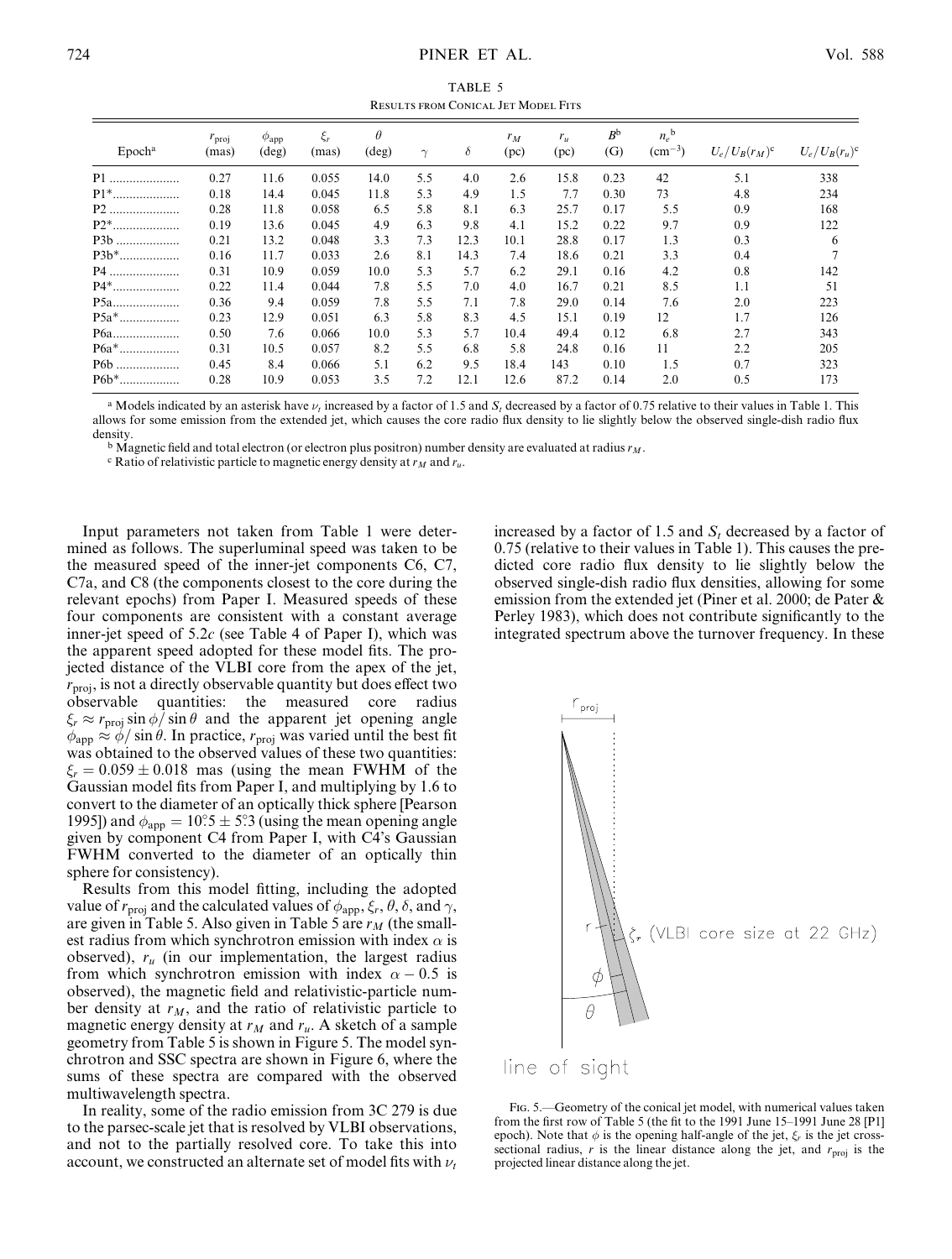

Fig. 6.—Sum of the calculated synchrotron and inverse Compton spectra from the Königl model fit to each multiwavelength epoch, compared with the observed flux densities at each multiwavelength epoch, indicated by asterisks. The spectral sum is indicated by the solid line, the synchrotron spectrum by the dotted line, and the inverse Compton spectrum by the dashed line.

models the jet contributes  $\sim$ 3 Jy at 5 GHz, and these model fits are indicated by an asterisk next to the epoch name in Table 5. This set of models is used in all subsequent calculations.

The agreement between the calculated and observed spectra is reasonably good, although there are discrepancies (particularly with the optical flux densities, e.g., 1994 November 29–1995 January 10, period P4 in H01) of about a factor of 2. There are several reasons for this: the optical flux density of 3C 279 is known to vary by as much as 60% on timescales of a day (Balonek & Kartaltepe 2002), so variability may be a factor; in some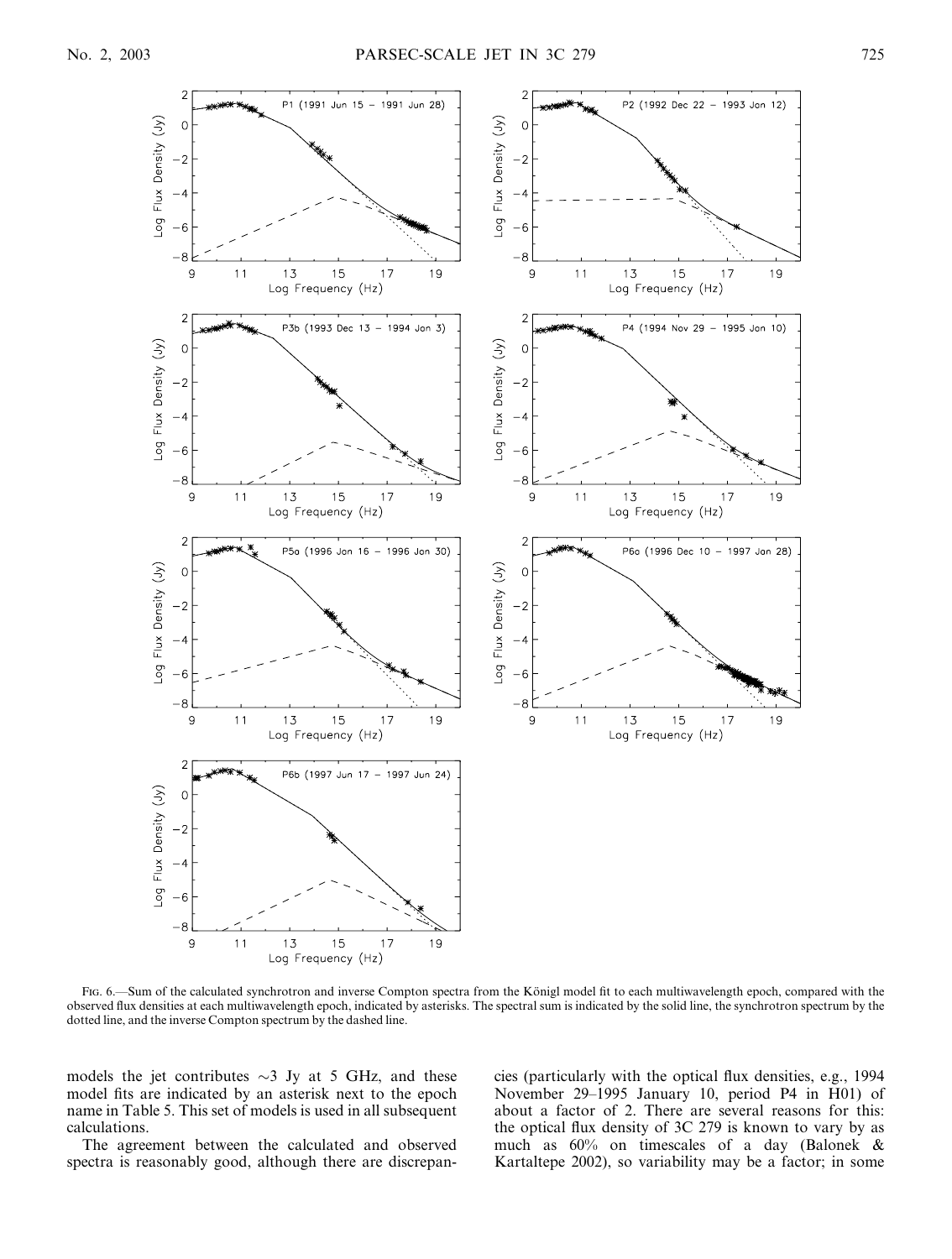cases one of the four observed spectral indices was poorly matched by the three free parameters  $\alpha$ , m, and n; and at some epochs there are apparently significant synchrotron X-rays, so the observed  $\alpha_{c2}$  is not an accurate measurement of the Compton spectral index at those epochs. The spectra in Figure 6 do not extend up to the EGRET energy range, and we do not attempt to model the highenergy  $\gamma$ -ray emission with the Königl model. Although the Königl model can produce  $\gamma$ -rays in the EGRET energy range, there is considerable evidence that the GeV emission is external Compton and not SSC (Kubo et al. 1998; H01; Ballo et al. 2002), so we do not apply the EGRET data as a constraint on our SSC model.

The values of the Doppler factor obtained by applying a conical geometry to the core are about a factor of 2 lower than the Doppler factors obtained using a spherical geometry  $(\S$  3.1), showing that the assumed geometry can have a moderate influence on the SSC Doppler factor. The average Doppler factor from the fits in Table 5 that allow for emission from an extended jet is 9, with a scatter of  $\pm 3$ . When inputs to the model are all varied by 10% (such that the changes all act together to increase or decrease the Doppler factor), the fitted  $\delta$  can be made to vary by about 30%. Thus variations in the Doppler factor from epoch to epoch in Table 5 could be due to the observational uncertainties in the input parameters, rather than real variations in the Doppler factor.

#### 3.3. Combined Conical Jet/Sphere Models

We are now in a position to make a model for the source that combines the conical VLBI core with the homogeneous sphere VLBI jet components  $(\S 3.1)$ . We use the homogeneous sphere values from Table 2 and the conical jet core values from Table 5, using the multiwavelength epoch closest in time to each VLBI epoch. As in  $\S 3.1$ , each calculated Doppler factor (either conical jet or sphere) provides a lower limit to the Doppler factor at that epoch (assuming a constant Doppler factor along the jet), since each calculation assumes the component under consideration produces all of the X-rays. We solve for one Doppler factor at each epoch as follows. We lower the X-ray flux density attributed to the conical jet core in the Königl jet fitting program, while adjusting  $r_{\text{proj}}$  to maintain the observed values of  $\phi_{\text{app}}$  and  $\xi_r$ . This has the effect of raising the calculated Doppler factor. We use this Doppler factor to calculate the X-ray flux density that would be observed from the jet components in Table 2 and add these flux densities to that attributed to the VLBI core. We continue this process until we find a total X-ray flux density that equals the observed X-ray flux density. Results of this process are given in Table 6. The parameter space of the Königl jet model is complicated, and there is not a simple relation between the observed X-ray flux density and  $\delta$  as for the homogeneous sphere. In most regions of parameter space  $\delta$  is a slowly varying function of the X-ray flux density as for a sphere, but there are regions where  $\delta$ can change dramatically in response to a small change in the X-ray flux density (e.g., the last two entries in Table 6, where, as the solution for  $\theta$  begins to approach zero, the Lorentz factor increases to maintain the observed superluminal speed, producing the high Doppler factors in these models).

We reiterate that the predicted X-ray emission depends strongly on the observed quantities, so any of the components listed as producing more than several percent of the X-ray emission at a given epoch in Table 6 is a candidate for producing most of the X-rays. Because of this, it is better to consider averages over many epochs than the entry in Table 6 from a single epoch. On average, modeling the core as a conical jet rather than a homogeneous sphere reduces its contribution to the X-ray flux density. When the core is modeled as a conical jet, then on average the core produces about half of the X-rays, with the other half being split about evenly between C4 and the brightest inner-jet component.

TABLE 6 X-Ray Production in the Combined Conical Jet/Sphere Model

|                  |    |      | $\theta$       |                |          |          |                     |          |       |       |                  |
|------------------|----|------|----------------|----------------|----------|----------|---------------------|----------|-------|-------|------------------|
| <b>EPOCH</b>     | δ  | Core | C <sub>4</sub> | C <sub>6</sub> | C6/7a    | C7       | C7a/C8 <sup>a</sup> | C8       | C8/9a | (deg) | $\gamma^{\rm b}$ |
| 1991 Jun 24      | 16 | 0.09 | 0.91           | .              | .        | .        |                     | .        | .     | 2.8   | 9.8              |
| 1992 Jun 14      | 10 | 0.83 | 0.17           | .              | .        | .        | .                   | .        | .     | 4.4   | 6.6              |
| 1992 Nov 10      | 10 | 0.97 | 0.02           | 0.01           | .        | .        | .                   | .        | .     | 4.8   | 6.4              |
| 1993 Feb 17      | 10 | 0.99 | 0.01           | .              | .        | .        | .                   | .        | .     | 4.9   | 6.3              |
| 1993 Nov 8       | 14 | 1.00 | $\cdots$       | .              | .        | .        | .                   | .        | .     | 2.6   | 8.1              |
| 1994 Mar 2       | 15 | 0.95 | .              | .              | .        | 0.05     | .                   | .        | .     | 2.3   | 8.6              |
| 1994 Jun 12<br>. | 8  | 0.77 | 0.15           | .              | $\cdots$ | 0.08     | .                   | .        | .     | 6.6   | 5.7              |
| 1994 Sep 21      | 8  | 0.84 | 0.01           | $\ldots$       | 0.15     | $\cdots$ | .                   | .        | .     | 6.9   | 5.7              |
| 1995 Jan 4       | 8  | 0.72 | 0.07           | 0.05           | $\cdots$ | 0.16     | .                   | .        | .     | 6.3   | 5.8              |
| 1995 Feb 25      | 13 | 0.36 | 0.01           | $\cdots$       | $\cdots$ | 0.63     | .                   | .        | .     | 3.2   | 7.4              |
| 1995 Mar 19      | 9  | 0.57 | 0.06           | $\cdots$       | .        | 0.37     | .                   | .        | .     | 5.3   | 6.1              |
| 1996 Jan 7       | 11 | 0.48 | 0.51           | .              | .        | .        | 0.01                | .        | .     | 4.9   | 8.1              |
| 1996 May 13      | 12 | 0.28 | 0.16           | .              | .        | .        | 0.56                | .        | .     | 3.4   | 7.2              |
| 1996 Jun 9       | 19 | 0.08 | 0.18           | .              | .        | .        | 0.74                | $\cdots$ | .     | 1.6   | 10.2             |
| 1997 Jan 15      | 26 | 0.08 | 0.77           | .              | .        | .        | .                   | 0.15     | .     | 1.2   | 14.1             |
| 1997 Mar 29      | 37 | 0.09 | 0.72           | .              | .        | .        | .                   | .        | 0.19  | 0.6   | 19.3             |
| 1997 Jul 16      | 27 | 0.87 | 0.11           | .              | .        | .        | .                   | .        | 0.02  | 0.8   | 13.8             |
| 1997 Nov 16      | 33 | 0.85 | 0.15           | .              | .        | .        | .                   | .        | .     | 0.5   | 16.8             |

<sup>a</sup> Refers to a blended component.

 $<sup>b</sup>$  These values are discussed in § 4.2.4.</sup>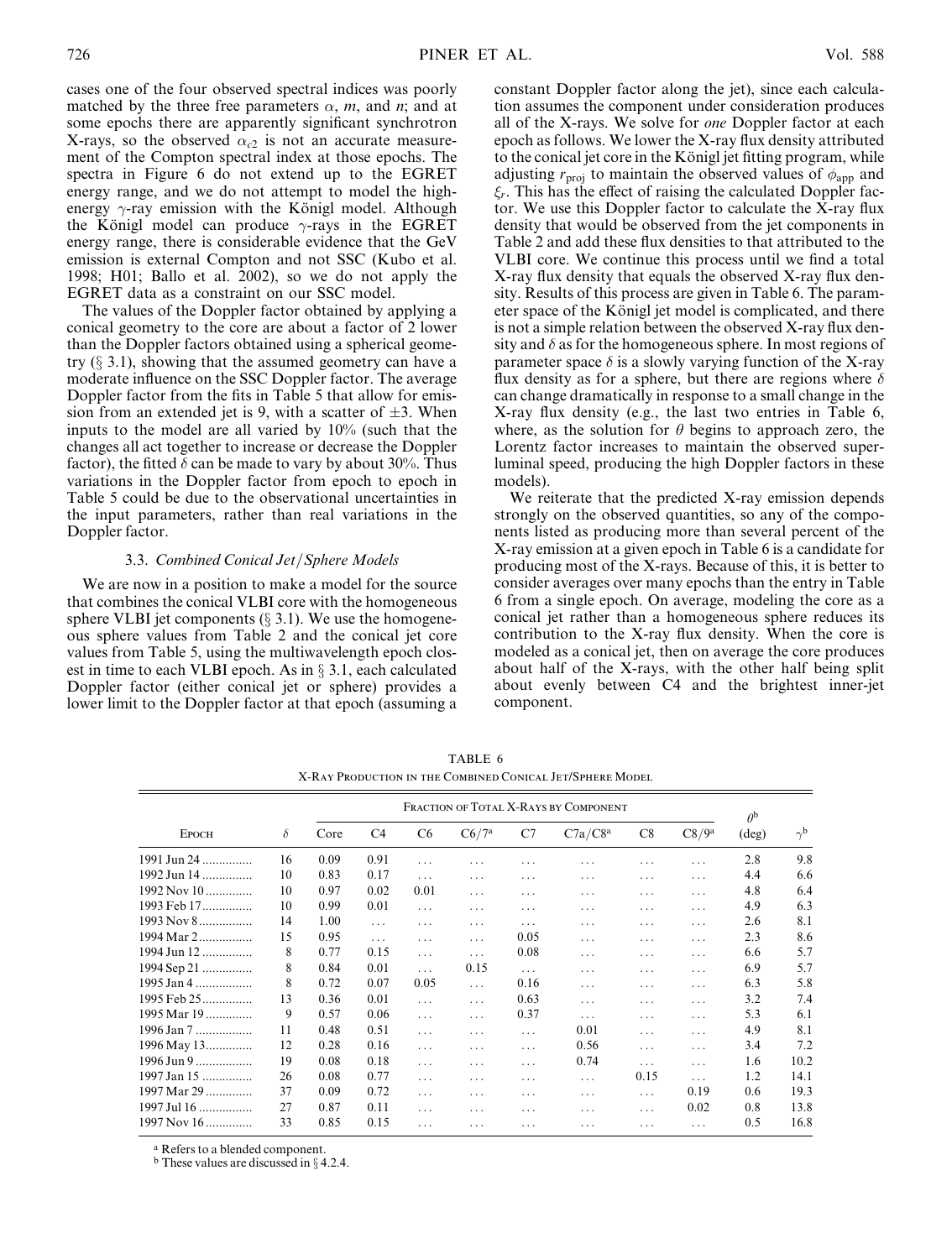#### 4. DISCUSSION

#### 4.1. Comparison to Other Estimates of  $\delta$  for 3C 279

A strong lower limit to the Doppler factor can be obtained by enforcing the condition that the emitting region should be transparent to  $\gamma$ -rays. Inferring a source size from the  $\gamma$ -ray variability timescale during the large flare in early 1996, Wehrle et al. (1998) find  $\delta > 6.3$  for 1 GeV photons and  $\delta > 8.5$  for 10 GeV photons. This agrees very well with the lower limit to the core  $\delta$  found at this epoch in this paper,  $\delta > 8.3$  (Table 5), and with the overall  $\delta$  found at this epoch,  $\delta = 11$  (Table 6).

An independent method for measuring  $\delta$  is to compare the radio core brightness temperatures measured from VLBI maps and from radio light curves (Lähteenmäki et al. 1999). Since these depend on the intrinsic brightness temperature multiplied by  $\delta$  raised to different powers, a measured value of  $\delta$  can be extracted from these two observables. We applied this method to 3C 279 in Paper I and found  $\delta = 7.4$ at epoch 1995.2. Again, this agrees very well with the lower limit to the core  $\delta$  found at this epoch in this paper,  $\delta > 7.0$ (Table 5), and with the overall  $\delta$  found at this epoch,  $\delta = 9$ (Table 6). The similar Doppler factors found from these two independent methods differ from the much higher Doppler factor ( $\delta \sim 100$ ) found when equipartition between magnetic and particle energy is assumed (Paper I). Other calculations of an equipartition Doppler factor for 3C 279 (e.g., Güijosa  $\&$  Daly 1996) have found a lower equipartition Doppler factor because they did not have access to the highresolution (and high brightness temperature sensitivity) VLBI data presented in Paper I.

Models using various emission processes and geometries to explain the multiwavelength spectra of 3C 279, including the  $\gamma$ -ray emission, have constrained  $\delta$  as part of their model fitting. Some examples are as follows: Maraschi, Ghisellini, & Celotti (1992) used an accelerating parabolic jet where  $\delta$ varied from 10 to 18. Ghisellini & Madau (1996) assumed  $\delta = 14$  for application of their "mirror" model to the highenergy emission of 3C 279. H01 and Ballo et al. (2002) find Doppler factors ranging from 8 to 23 and from 12 to 19, respectively, for application of their models to the various multiwavelength spectra presented in those papers. In these cases the angle to the line of sight and/or the Lorentz factor are assumed input quantities, so the derived Doppler factors are merely consistent within the framework of the particular model, not actual Doppler factor measurements. In addition, these models do not apply constraints from the VLBI observations as we do in this paper, so they predict features in the VLBI maps that are not observed. The models mentioned in this paragraph predict apparent speeds in the inner jet ranging from  $1c$  to  $24c$ , whereas the observations show apparent speeds in the inner jet to be about  $5c$  (Paper I), which is enforced by all of the models in Table 5.

Note that our reliance on the apparent superluminal speed assumes that the pattern speed observed in the VLBI observations (Paper I) is equal to the bulk fluid speed. While there is one stationary component (C5) that clearly does not move at the bulk fluid speed, all five components observed in the inner jet of 3C 279 (C5a, C6, C7, C7a, and C8) during the course of the monitoring described in Paper I moved with approximately the same apparent speed of  $5c$ , so we take this value as an indicator of the apparent fluid speed in the inner jet. If the apparent speed is not used as an observable, then the speed and orientation of the jet are not tightly constrained in our models. For example, allowing the apparent bulk speed to range from  $1c$  to  $10c$  allows the following ranges of parameters for the P1 model in Table 5:  $5^{\circ} < \bar{\theta} < 14^{\circ}, 3 < \gamma < 24$ , and  $2 < \delta < 4$ .

#### 4.2. Implications of Königl Jet Model

#### 4.2.1. Comparison to Sphere Model Results

In comparing conical and spherical models for the VLBI core, we find that a smaller Doppler factor is required to reduce the predicted core X-ray flux density to the measured X-ray flux density using the conical geometry. This implies that if a conical geometry is indeed the correct geometry for the VLBI core, inverse Compton calculations such as those of Ghisellini et al. (1993) that have assumed a spherical geometry may have systematically overestimated  $\delta$  in their samples.

#### 4.2.2. Implications of  $\alpha$ , m, and n

The values of  $\alpha$ , m, and n derived for the Königl model determine the orientation of the magnetic field and the ratio of relativistic particle to magnetic energy density. The value of  $m$  can vary between 1 and 2 in the Königl model, with  $m = 1$  corresponding to a purely transverse magnetic field and  $m = 2$  to a purely longitudinal field. Conservation of particle number in a conical jet requires that  $n = 2$ ; our values of  $n < 2$  imply that the total number of relativistic particles increases down the jet (e.g., from continuous acceleration adding to the total number of relativistic electrons). Our fitted values of  $\alpha$  vary between  $-0.3$  and  $-0.6$ , our values of  $n$  between 0.8 and 1.5, and our values of  $m$  between 1.6 and 2.0, which corresponds to a predominantly longitudinal magnetic field in the region of the jet modeled by the Königl model, which is about 0.1 mas in size for 3C 279. In contrast, VLBI polarimetry observations at many frequencies from 15 to 86 GHz (Leppänen, Zensus,  $&$  Diamond 1995; Taylor 1998; Lister, Marscher, & Gear 1998; Homan & Wardle 1999; Lister & Smith 2000; Attridge 2001) have given magnetic field vectors oriented perpendicular to the jet in the core region. We do not consider these results to be in conflict, since the VLBI polarimetry observations show the core to have low levels of polarization even at 86 GHz (Attridge 2001), suggestive of an initially tangled field that becomes ordered at shocks outside the Königl jet region. VLBI polarimetry with beams smaller than 0.1 mas would be needed to image the magnetic field structure in the region modeled in this paper.

The values of  $m$  and  $n$  also determine how the ratio of relativistic particle to magnetic energy density varies along the jet (it scales approximately as  $r^{-n+2m}$ ); this ratio is quoted in Table 5 at radii  $r_M$  and  $r_u$ . The jet is close to equipartition at  $r_M$ , but the degree of particle dominance increases down the jet, and at  $r_u$  the relativistic-particle energy density dominates the magnetic energy density by roughly 2 orders of magnitude. The increasing particle dominance of Königl jets with jet radius seems to be a common feature of these models when  $n$  and  $m$  are determined from spectral fits (rather than assumed). Similar particle dominance was found by Unwin et al. (1994, 1997) and by Hutter & Mufson (1986), who attributed the result qualitatively to a conversion of magnetic energy to particle energy by magnetohydrodynamic jet acceleration. If the Königl model is a correct description of the VLBI core of 3C 279, then this core is not in equipartition, which could explain why 3C 279's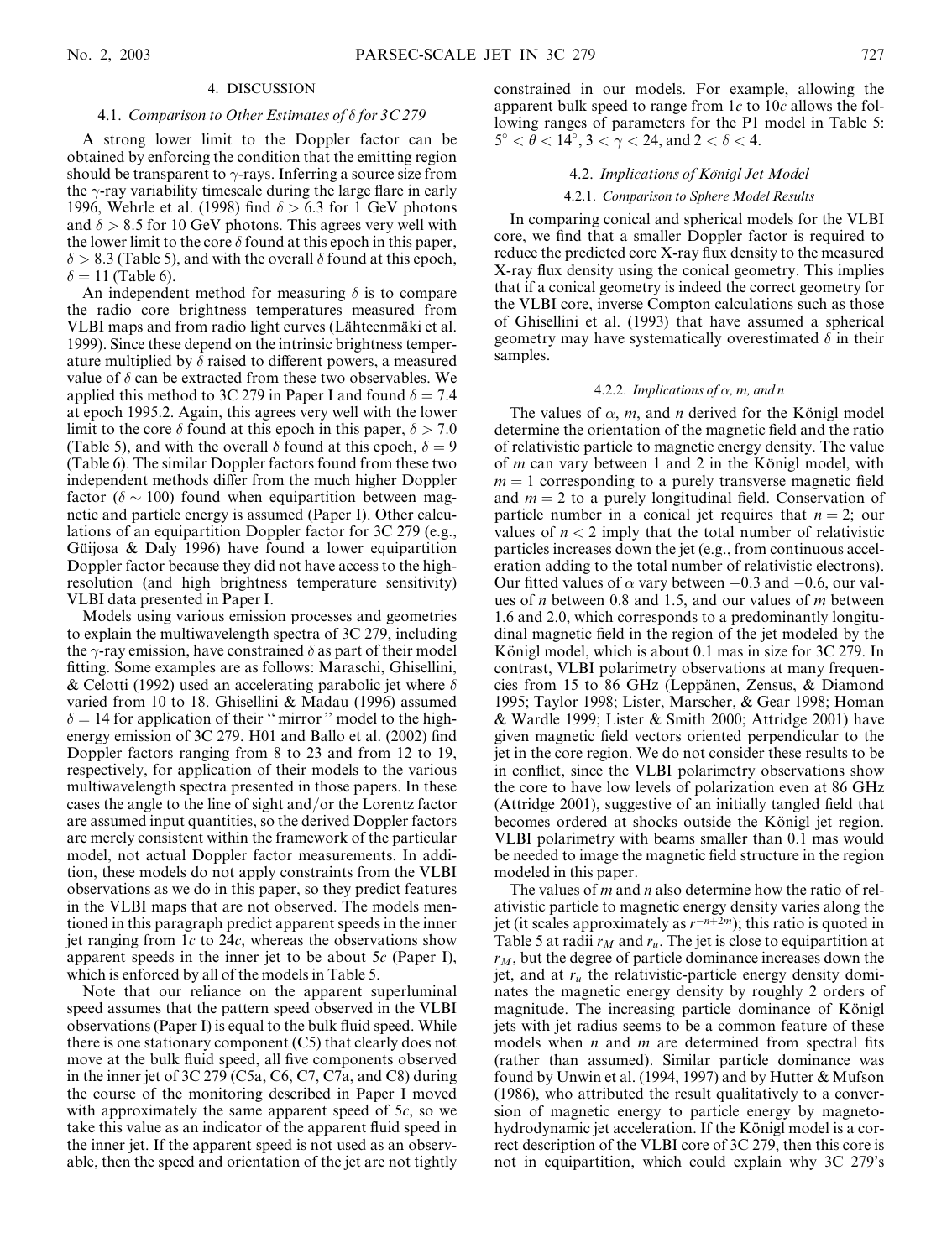equipartition Doppler factor is so much higher than the Doppler factor measurements obtained by other means (see  $\S$  4.1). This finding contrasts with that of Lähteenmäki et al. (1999), who find that Doppler factors computed by comparing variability and VLBI brightness temperatures in general agree with equipartition Doppler factors, although analysis of brightness temperature measurements from the highresolution VLBI data of Paper I has shown that this is not the case for 3C 279.

From the particle energy density, we can calculate the energy flux associated with the particles from

$$
L_{\rm kin} \approx \frac{4}{3}\pi c r_{\rm jet}^2 \gamma^2 U_e (1+k) \;, \tag{9}
$$

where  $r_{\text{jet}}$  is the linear size of the jet cross-sectional radius,  $U_e$  is the relativistic-particle energy density (see Table 5), and  $k$  is the ratio of proton to electron energy. See De Young (2002, eq. [4.107]), Bicknell (1994, eq. [52]), and Celotti & Fabian (1993, eq. [1]) for discussions of this equation. Note that  $U_e$  depends on  $\gamma_{el}$ , which is not precisely known (although the observed lack of Faraday rotation in most extragalactic radio sources implies  $\gamma_{el} > 100$ ; Jones & O'Dell 1977), so this is only an order-of-magnitude calculation. From equation (9), the particle energy flux is of order  $10^{46}(1+k)$  ergs s<sup>-1</sup>. This is of the same order as the particle kinetic energy fluxes found by Celotti  $& Fabian (1993)$ , for a sample of sources that included 3C 279. The particle energy flux is about an order of magnitude higher than the bolometric radiative luminosity of 3C 279's jet (Hartman et al. 1996) after correction for beaming, which falls within the range of  $L_{kin}/L_{rad}$  found by Celotti & Fabian (1993). An energy flux of  $10^{46}(1+k)$  ergs s<sup>-1</sup> is equivalent to an energy injection rate of order  $0.\dot{1}(1+k) \, \tilde{M}_{\odot}$  yr<sup>-1</sup>, or a mass accretion rate of order  $0.1(1+k)/\eta\ M_{\odot}\ \mathrm{yr}^{-1}$ , where  $\eta$  is the efficiency of conversion of mass to kinetic energy.

We can compare the values of  $\alpha$ , m, and n found here for 3C 279 with values of these parameters found for other sources where the Königl model has been applied. Apart from 3C 279, the source with the most constraints from spectral and VLBI data is 3C 345. Unwin et al. (1994) found  $\alpha = -0.6$ ,  $m = 1.5$ , and  $n = 1.4$  for 3C 345 in mid-1990. Unwin et al. (1997) found  $\alpha = -0.6$ ,  $m = 1.9$ , and  $n = 1.7$ for 3C 345 in mid-1992, and at this epoch they found that the Königl jet core was not the dominant X-ray emitter in the source. Hutter & Mufson (1986) found  $1.1 < m < 1.6$ and  $1.1 < n < 1.6$  with an assumed  $\alpha$  of  $-0.5$  in their application of the Königl model to three nearby BL Lac objects.

#### 4.2.3. Need for an Additional Homogeneous Component

The spectral index in the Königl model fit for  $3C\,279$  that has the poorest observational constraints is the synchrotron index below the turnover frequency,  $\alpha_{s1}$ . This is because the extended jet emits a significant fraction of the flux at low radio frequencies, so that what we get from the single-dish spectra shown in Figure 6 is the spectrum of the core plus jet, when what we want is the spectrum of the core alone. The observed  $\alpha_{s1}$  thus provides only a limit to the actual  $\alpha_{s1}$ , with high-resolution VLBI at low frequencies being needed to accurately measure  $\alpha_{s1}$ . There are indications from VSOP observations at 1.6 and 5 GHz (Piner et al. 2000) that, at least at that epoch, the spectral index of the VLBI core was much more inverted than the values of  $\alpha_{s1}$  quoted in Table 1. If confirmed by further VSOP data on 3C 279 (P. G. Edwards et al., in preparation), this would rule out a pure Königl jet model for the 3C 279 core at these epochs. Because the Königl model was created in part to explain the flat radio spectra of quasars, very inverted values of  $\alpha_{s1}$  (less than about  $-1.0$ ) create contradictions in the model, such as a synchrotron break that goes the '' wrong way ''  $(\alpha_{s3} > \alpha_{s2})$ . This situation could be rectified by adding a homogeneous component (a newly emerging '' blob '') that is blended with the VLBI core on the VLBI images.

It seems likely that, in the general case, the spectrum of the VLBI core is a blend of an inhomogeneous component like a Königl jet and one or more shocks moving along the jet. Because these would all be merged on the VLBI images, it would be impossible to determine an inverse Compton Doppler factor in this case, because the crucial observational constraint provided by the VLBI size would be missing. The degree to which the '' quiescent '' emission from 3C 279 can be represented by a single inhomogeneous component will determine the reliability of the Doppler factors computed from the conical jet geometry.

#### 4.2.4. Speed and Orientation of the Jet

The Lorentz factor  $\gamma$  and angle to the line of sight  $\theta$  of the jet can be calculated if  $\delta$  and the apparent speed  $\beta_{app}$  are known:

$$
\gamma = \frac{\beta_{\rm app}^2 + \delta^2 + 1}{2\delta} \tag{10}
$$

and

$$
\theta = \arctan \frac{2\beta_{\rm app}}{\beta_{\rm app}^2 + \delta^2 - 1} \ . \tag{11}
$$

In their similar work on 3C 345, Unwin et al. (1997) calculate the jet speed and angle to the line of sight at several radii along the jet. This was possible for 3C 345 because the jet component C7 was the only good candidate for producing the X-ray emission, so the inverse Compton Doppler factor measured for C7 (assuming C7 produced 100% of the X-rays) could be combined with the apparent speed measured for C7 at different points along the jet to produce a plot of  $\gamma$  and  $\theta$  versus r (see Fig. 4 of Unwin et al. 1997).

The situation for 3C 279 is not so straightforward. As discussed in  $\S$  3.3, the core, inner-jet components, and C4 all probably contribute a nonnegligible fraction of the X-ray emission. A unique solution for  $\delta$  for each component can be obtained only by knowing a priori what this fraction is. Table 5 gives Lorentz factors and angles to the line of sight for the conical jet core under the assumption that the core produces all of the X-rays. Average values of  $\gamma$  and  $\theta$ obtained in this fashion are  $\gamma = 6$  and  $\theta = 6^{\circ}$ . Better estimates of  $\gamma$  and  $\theta$  can be obtained by using instead the Doppler factor that reproduces the observed X-ray emission when *all* components are considered (see Table 6). This provides a reasonable estimate for  $\gamma$  and  $\theta$  for the component listed as producing the majority of the X-ray emission at that epoch. These values of  $\gamma$  and  $\theta$  are listed in the final two columns of Table 6. At epochs where the core or an inner-jet component was the dominant X-ray producer we used the average apparent speed of the inner jet of 5.2c. At the four epochs where C4 was the dominant X-ray producer we used the apparent speed of C4, or 7.5 $c$  (Paper I). In this fashion, we obtained average Lorentz factors and angles to the line of sight for the core and inner-jet region  $(r < 1$  mas) of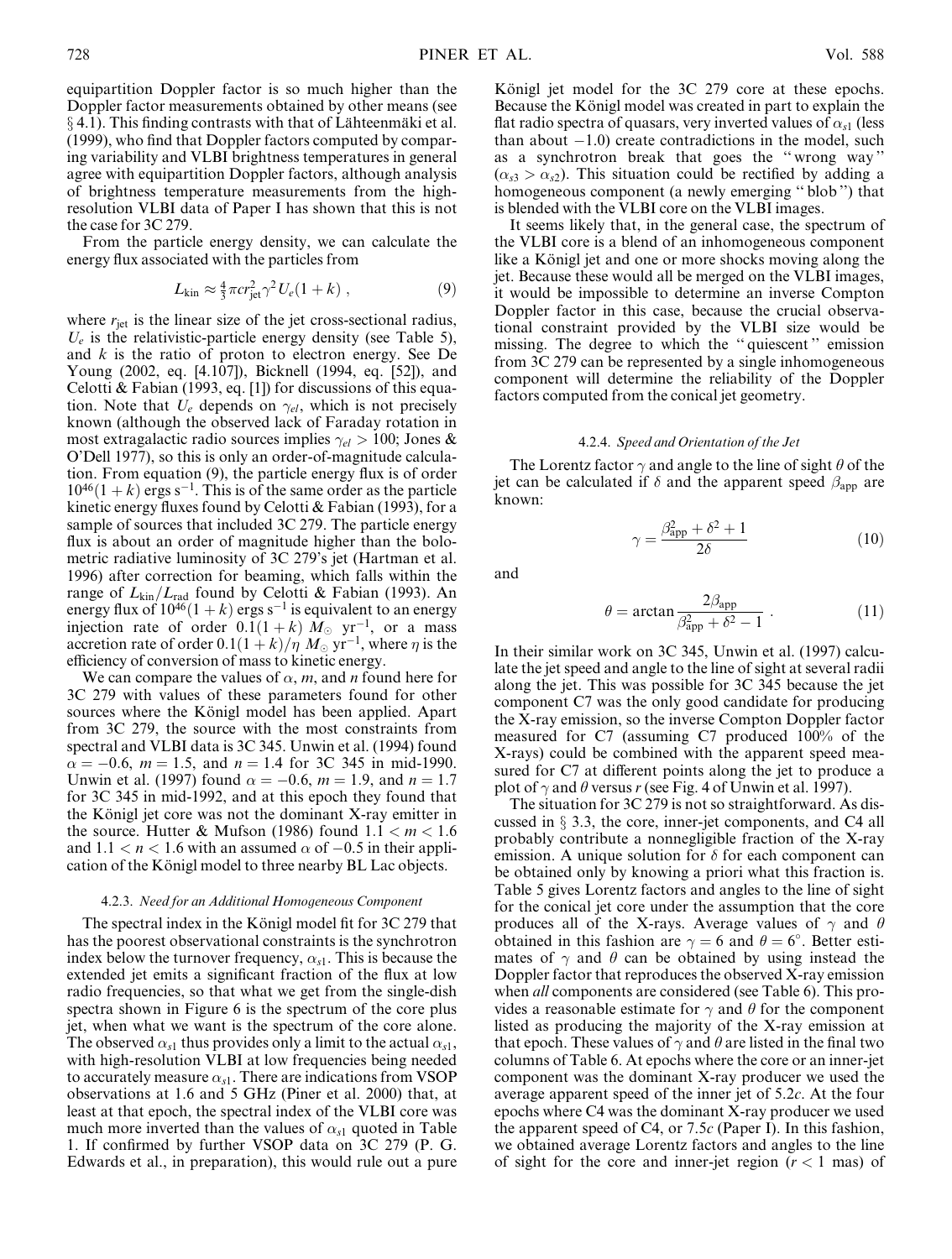$\gamma = 8$  and  $\theta = 4^{\circ}$  and an average Lorentz factor and angle to the line of sight for C4 (at  $r \approx 3$  mas) of  $\gamma = 13$  and  $\theta = 2^{\circ}$ . These numbers apply only for a specific portion of C4's curved trajectory (see below); along this portion of its trajectory C4 is faster, in intrinsic speed and apparent speed, and its path is closer to the line of sight than the inner jet components.

Whether this speed and angle are characteristic of C4's location in the jet or are unique to C4 is unknown, because all components other than C4 faded by the time they reached 1 mas from the core during the period of our monitoring (see Paper I for a discussion). The quoted speed and angle for C4 apply for times when C4 was contributing significantly to the X-ray emission, at the beginning and the end of the observed time range. The Doppler factor of C4 is evidently time variable and increased around 1997, coincident with its brightening on the component light curves (Paper I). In Paper I we presented a detailed analysis of the kinematics of C4, on the basis of its curved trajectory in the VLBI images. For that analysis we assumed  $\gamma = 13$  (slightly higher than the minimum  $\gamma$  required for the maximum apparent speed along C4's curved path). We confirm this choice of  $\gamma$  in this paper and also confirm the other results from the kinematic analysis in Paper I: that the angle to the line of sight of C4 is about  $2^{\circ}$  and that C4's Doppler factor was highest at the beginning and end of the observed time range (see Fig. 8 of Paper I).

#### 5. CONCLUSIONS

In this paper we have calculated, as accurately as is possible, inverse Compton Doppler factors for 3C 279. These Doppler factors were then used to compute the speed and orientation of the parsec-scale jet. Calculation of inverse Compton Doppler factors is a notoriously inaccurate business. Nevertheless, given the large amount of multiwavelength spectral data recently published by H01 and the large amount of VLBI data recently published by us (Paper I), 3C 279 seems to be the best object for constraining the Doppler factor by this method. Progress on this calculation for other sources is hindered mainly by the reliance on the turnover frequency of the core and jet components, which is a critical parameter that is relatively poorly constrained observationally, even for this well-observed source (see Fig. 4). Nearly simultaneous VLBI observations at as many frequencies as possible (and as near as possible to the same resolution) are required before attempting such a calculation.

Major conclusions from this work are as follows:

1. The VLBI morphology and multiwavelength data cannot be adequately explained by either an inhomogeneous jet  $(\S$  3.2) or a homogeneous sphere (or spheres) geometry  $(\S$  3.1) alone. We have used a combined model  $(\S$  3.3), where we assume an inhomogeneous conical jet geometry for the VLBI core and a homogeneous sphere geometry for the VLBI components. In this combined model, we require the Doppler factor to be the same for the jet and spheres; the spheres can therefore be regarded as approximations to dense clumps propagating along with the bulk jet. By applying this method, we obtain an average speed and angle to the line of sight for the core and inner-jet region  $(r < 1$  mas) of  $v = 0.992c$   $(\gamma = 8)$ and  $\theta = 4^{\circ}$  and an average speed and angle to the line of sight for C4 (at  $r \approx 3$  mas) of  $v = 0.997c$  ( $\gamma = 13$ ) and  $\ddot{\theta} = 2^{\circ}.$ 

2. When the core is modeled as a conical jet, then on average the core produces about half of the X-rays, with the other half being split about evenly between C4 and the brightest inner-jet component. This result differs from that for 3C 345 found by Unwin et al. (1997), who could not match the Königl model to  $3C$   $345$ 's X-ray emission and concluded that the core is not the dominant X-ray emitter in 3C 345.

3. The jet is particle dominated at most radii that produce significant observed emission in the Königl model. This result was also found by Unwin et al. (1994) for 3C 345. At the inner radius of the Königl jet, the magnetic field is of order 0.1 G and the relativistic-particle number density is of order  $10 \text{ cm}^{-3}$ . The kinetic energy flux in the jet is of order  $10^{46}(1+k)$  ergs s<sup>-1</sup>, where k is the ratio of proton to electron energy, which implies a mass accretion rate of order  $0.1(1+k)/\eta M_{\odot}$  yr<sup>-1</sup>, where  $\eta$  is the efficiency of conversion of mass to kinetic energy.

Part of the work described in this paper has been carried out at the Jet Propulsion Laboratory, California Institute of Technology, under contract with the National Aeronautics and Space Administration. A. E. W. acknowledges support from the NASA Long-Term Space Astrophysics Program. B. G. P. acknowledges helpful conversations with David Meier and helpful comments from the referee and support from the NASA Summer Faculty Fellowship Program and Whittier College's Newsom Endowment.

**REFERENCES** 

- Aller, H. D., Aller, M. F., Hughes, P. A., Wardle, J. F. C., Roberts, D. H., & Homan, D. C. 2001, BAAS, 199, 98.13 Aller, H. D., Aller, M. F., Latimer, G. E., & Hodge, P. E. 1985, ApJS, 59,
- 513
- Attridge, J. M. 2001, ApJ, 553, L31 Ballo, L., et al. 2002, ApJ, 567, 50
- Balonek, T., & Kartaltepe, J. S. 2002, BAAS, 200, 17.07
- 
- Bicknell, G. V. 1994, ApJ, 422, 542<br>Blandford, R. D., & Königl, A. 1979, ApJ, 232, 34
- Carrara, E. A., Abraham, Z., Unwin, S. C., & Zensus, J. A. 1993, A&A,
- 279, 83
- Celotti, A., & Fabian, A. C. 1993, MNRAS, 264, 228
- 
- 
- 
- 
- 
- Celotti, A., Ghisellini, G., & Chiaberge, M. 2001, MNRAS, 321, L1<br>Cohen, M. H., Cannon, W., Purcell, G. H., Shaffer, D. B., Broderick, J. J.,<br>Kellermann, K. I., & Jauncey, D. L. 1971, ApJ, 170, 207<br>Cotton, W. D., et al. 19
- 
- Ghisellini, G., & Madau, P. 1996, MNRAS, 280, 67
- Ghisellini, G., Padovani, P., Celotti, A., & Maraschi, L. 1993, ApJ, 407, 65
	- Gould, R. J. 1979, A&A, 76, 306
- Güijosa, A., & Daly, R. A. 1996, ApJ, 461, 600
- Hartman, R. C., et al. 1992, ApJ, 385, L1
- ———. 1996, ApJ, 461, 698
- ———. 1999, ApJS, 123, 79
- 
- ———. 2001a, ApJ, 553, 683 (H01) ———. 2001b, ApJ, 558, 583
- Homan, D. C., & Wardle, J. F. C. 1999, AJ, 118, 1942
- Hutter, D. J., & Mufson, S. L. 1986, ApJ, 301, 50 Jones, T. W., & O'Dell, S. L. 1977, A&A, 61, 291
- 
- Knight, C. A., et al. 1971, Science, 172, 52
- Königl, A. 1981, ApJ, 243, 700<br>Kubo, H., Takahashi, T., Madejski, G., Tashiro, M., Makino, F., Inoue,<br>S., & Takahara, F. 1998, ApJ, 504, 693<br>Lähteenmäki, A., & Valtaoja, E. 1999, ApJ, 521, 493<br>Lähteenmäki, A., & Valtaoja,
- 
- 
- 
-